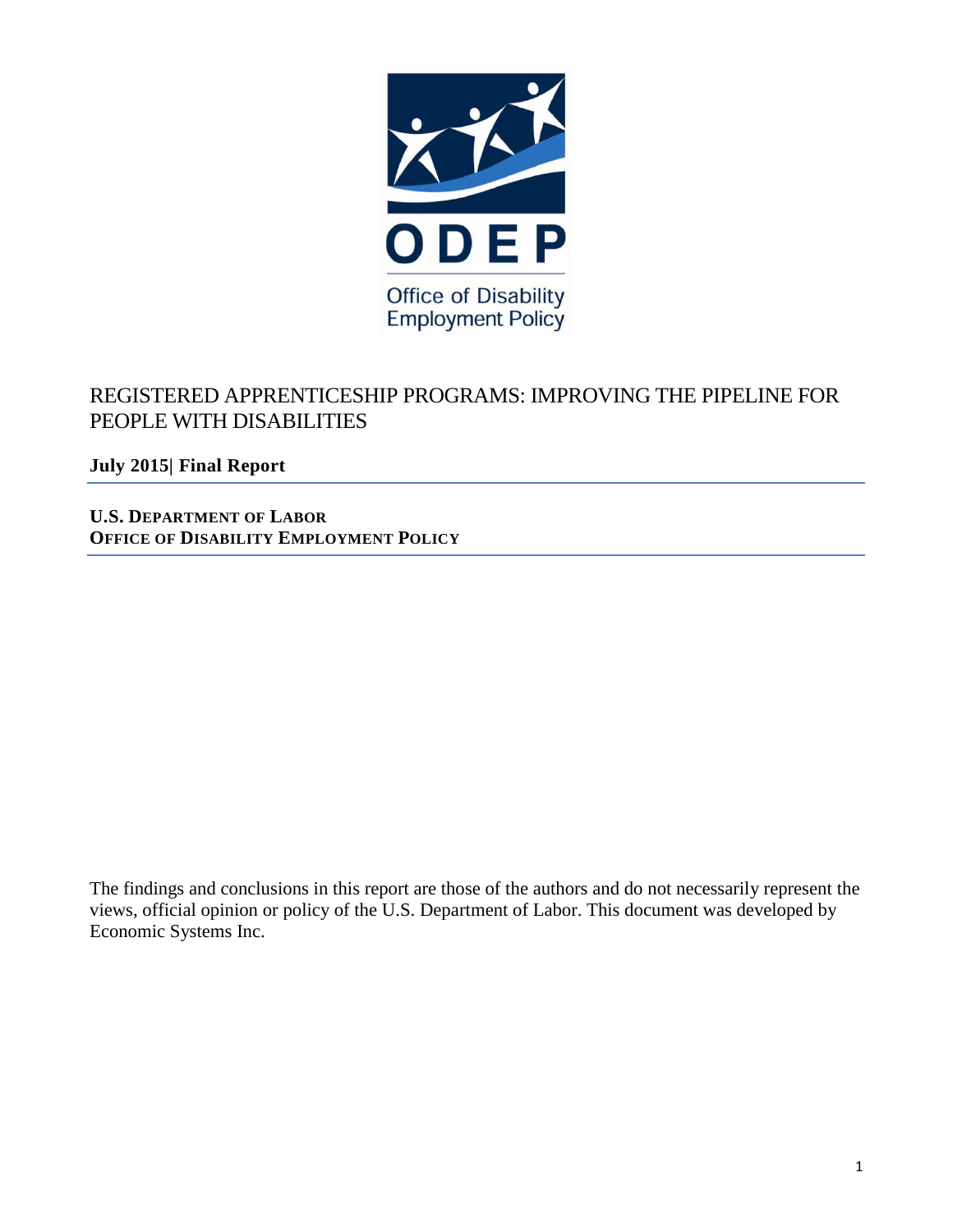# **TABLE OF CONTENTS**

| <b>Executive Summary</b>                                                                                | 3              |
|---------------------------------------------------------------------------------------------------------|----------------|
| Actions for the Office of Disability Employment Policy to Consider                                      | $\mathfrak{Z}$ |
| Other Strategies That Could Be Used to Promote Registered Apprenticeships at the Federal Level          | 4              |
| Introduction                                                                                            | 5              |
| <b>Background</b>                                                                                       | 5              |
| <b>Federal Regulations</b>                                                                              | 6              |
| <b>Revised Regulations</b>                                                                              | 6              |
| The Evolution of Registered Apprenticeships                                                             | $\overline{7}$ |
| Registered Apprenticeship Partners Information Data System                                              | 10             |
| Registered Apprenticeship Initiatives Focused on People with Disabilities                               | 10             |
| Transition into Registered Apprenticeship Careers and Employment                                        | 10             |
| Wisconsin Youth Apprenticeship Program                                                                  | 11             |
| Home Builder Institute                                                                                  | 12             |
| Apprenticeship and Pre-Apprenticeship Grant Initiative - WorkPlace, Inc. and SkillSource Group, Inc.    | 12             |
| Other Federally-Funded Initiatives Related to Apprenticeship                                            | 14             |
| YouthBuild                                                                                              | 14             |
| High-Growth Industry Initiatives                                                                        | 15             |
| <b>Discretionary Grants</b>                                                                             | 15             |
| Women in Apprenticeship and Nontraditional Occupations Grants                                           | 16             |
| <b>Expanding Apprenticeships for Good Middle Class Jobs</b>                                             | 17             |
| <b>Broad Challenges for Registered Apprenticeship Programs</b>                                          | 18             |
| <b>Employer Costs Associated with Apprenticeship Programs</b>                                           | 18             |
| Limited Connection to Education and Workforce Systems                                                   | 18             |
| Lack of Integration with Workforce Development                                                          | 18             |
| Low Female Enrollment                                                                                   | 19             |
| Workplace and Academic Competency                                                                       | 20             |
| <b>Low Completion Rates</b>                                                                             | 20             |
| <b>Challenges for People with Disabilities</b>                                                          | 20             |
| Self-Disclosure                                                                                         | 20             |
| High School Diploma or High School Equivalency (HSE)                                                    | 20             |
| Transportation                                                                                          | 21             |
| Lack of Pay During Training                                                                             | 21             |
| Community Based Organizations' Lack of Awareness                                                        | 21             |
| <b>Workplace and Academic Competency</b>                                                                | 21             |
| Employers' Attitudes Toward Hiring People with Disabilities                                             | 22             |
| <b>Interview Findings</b>                                                                               | 22             |
| A Business Case for Hiring People with Disabilities for Apprenticeship Sponsors                         | 23             |
| <b>Federal and State Collaboration</b>                                                                  | 23             |
| Flexibility in Updating Occupational Codes                                                              | 23             |
| <b>Flexibility in Updating Competency Models</b>                                                        | 23             |
| Pre-Apprenticeship Programs Linked to Registered Apprenticeship Programs                                | 23             |
| Appealing to Apprentices with Undiagnosed Learning Disabilities                                         | 24             |
|                                                                                                         | 24             |
| <b>Strategies and Recommendations</b>                                                                   | 24             |
| Actions for the Office of Disability Employment Policy to Consider                                      | 25             |
| Other Strategies Agencies That Could Be Used to Promote Registered Apprenticeships at the Federal Level |                |
| <b>Appendix A. References</b>                                                                           | 26             |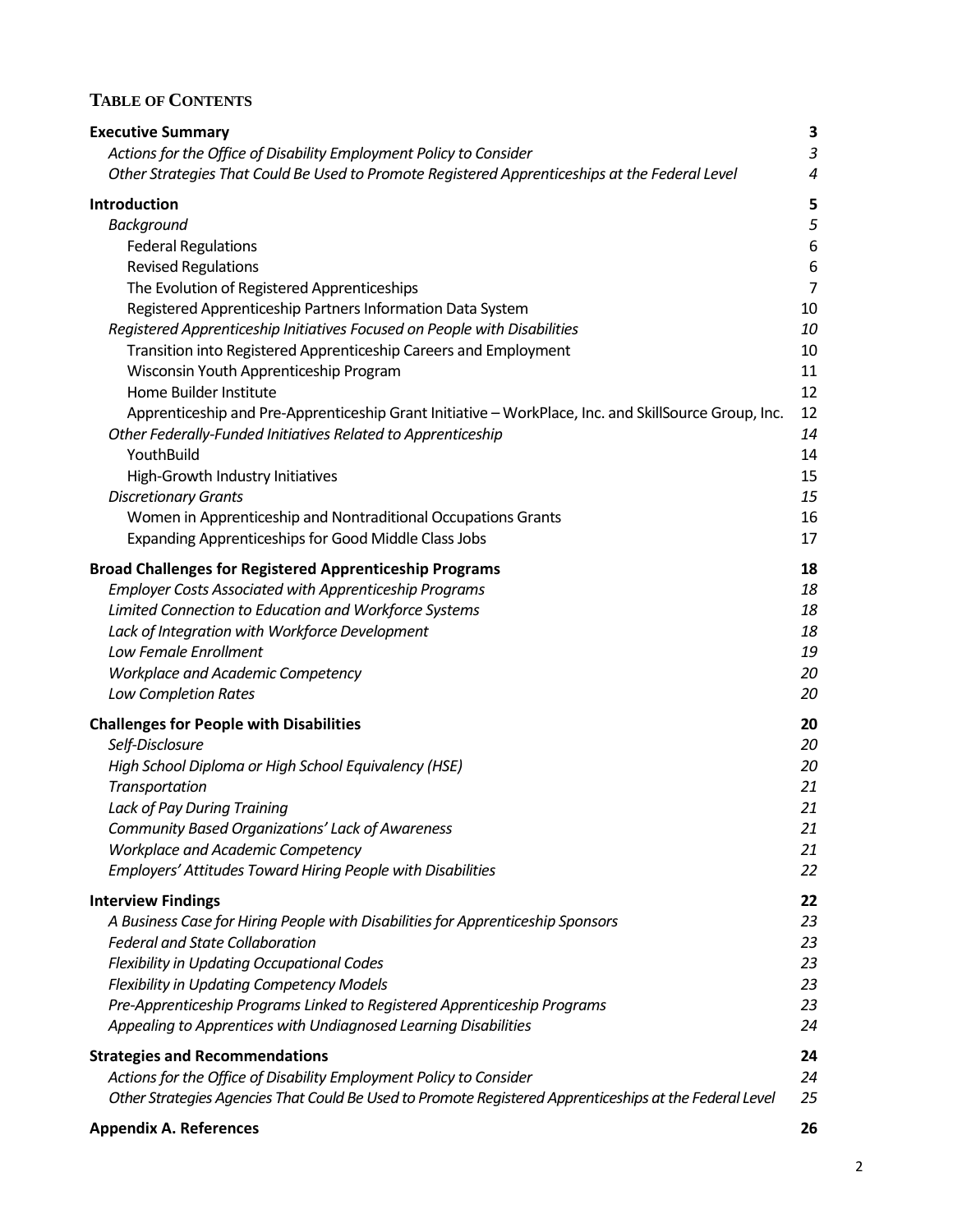#### <span id="page-2-0"></span>**EXECUTIVE SUMMARY**

Many of America's jobseekers desire to participate in the modernglobal economy, but may lack the skills and education needed to be successful.Although jobs increasingly demand it, quality education is costly and may therefore be unattainable for some people. According to the Organization for Economic Co-operation and Development (OECD) 2013 report entitled *[Time for the U.S. to Reskill? What the Survey of Adult Skills](http://skills.oecd.org/Survey_of_Adult_Skills_US.pdf) Says*, "Of the three skills domains, and comparing the U.S. with other countries, the U.S. performance is weak on literacy, very poor on numeracy, but only a little worse than average on problem solving in technology rich environments. Broadly speaking the weakness affects the entire skills distribution, so that the U.S. has proportionately more people with weak skills than some other countries and fewer people with strong skills." As a result, businesses are reporting that they cannot find qualified staff. This trend not only affects recent high school graduates, but also adults in disadvantaged populations - women, minorities, and people with disabilities - where the unemployment rate is much higher than the average. If needs for training and education are not addressed, the U.S. will face critical shortages as the Baby Boomer generation begins to retire.

Historically, people with disabilities face several barriers to employment, including employer biases, employability skills, attitudes, and misinformation (Ju, Zhang, Pacha, 2012). Employment outcomes among people with disabilities have consistently been lower than employment outcomes among people without disabilities (Houtenville, Stapleton, Weathers &Burkhauser, 2009). In July 2012, the U.S. Senate Committee on Health, Education, Labor and Pensions released their report, *[Unfinished](http://www.ct.gov/dds/lib/dds/community/cms_guidance_around_sheltered_workshops.pdf)  [Business: Making Employment of People with Disabilities a National Priority](http://www.ct.gov/dds/lib/dds/community/cms_guidance_around_sheltered_workshops.pdf)*. The report calls for continued engagement with the business community to significantly improve recruiting, hiring, and retaining practices and to address any policy or practical barriers that would hinder employment of people with disabilities. Completion of a Registered Apprenticeship (RA) program should be considered as a possible option for promoting successful long-term employment outcomes for people with disabilities at competitive salaries and with little or no educational debt.

Apprenticeship is a time-tested system where entry-level professionals "earn while they learn," and it is accessible to all levels of the labor force.RA programs sponsored by employers, joint labor management organizations, and others, and overseen by USDOL, offer paid on-the-job learning with related technical classroom instruction that can lead to a long-term career pathway and sustained employment. Recent regulation changes and new occupations in emerging industries make RA a valuable resource for jobseekers, particularly those without a postsecondary education.

The following strategies, if implemented, could help to improve the pipeline into RA for people with disabilities:

#### **Actions for the Office of Disability Employment Policy to Consider**

- 1. **Convene a roundtable of employers who hire people with disabilities and introduce the concept of developing apprentice able occupations.** Companies that are leading the way in hiring people with disabilities should be publicized in mainstream media so that more employers can learn from their experiences.
- 2. **Showcase an apprenticeship model among disability-friendly businesses.** The Office of Disability Employment Policy (ODEP) can promote the apprenticeship model to disability-friendly employers. Corporations might be interested in developing a RA program.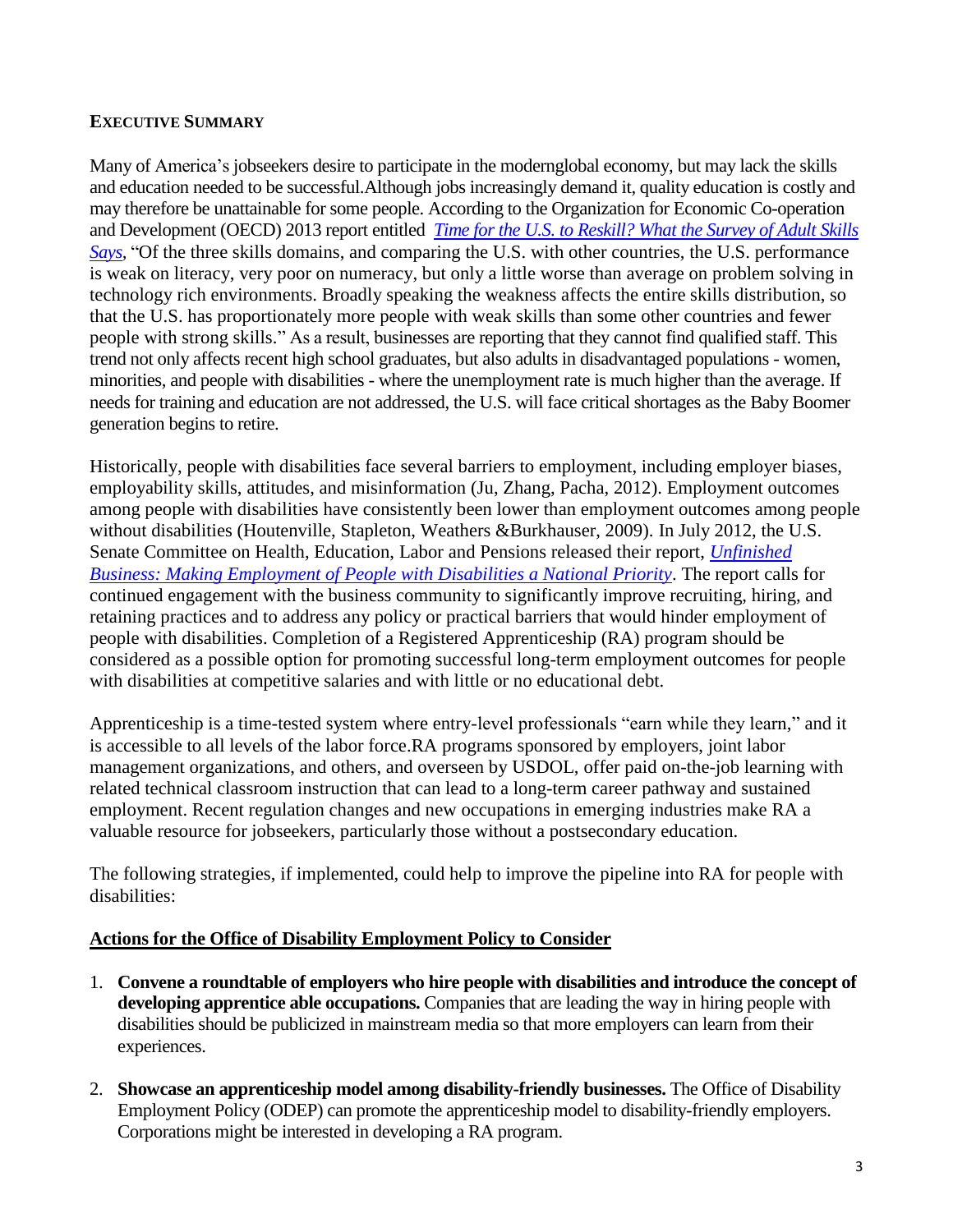- <span id="page-3-0"></span>3. **Collaborate with Rehabilitation Services Administration (RSA) to promote apprenticeship for people with disabilities.** Agencies that provide employment services to people with disabilities need to know the benefits of adopting the RA model. ODEP could partner with RSA, the Office of Special Education Programs (OSEP), and other offices under the U.S. Department of Education (ED) to promote this career strategy to Vocational Rehabilitation (VR) counselors, service providers and special education coordinators, and transition specialists.
- 4. **Launch a pre-apprenticeship career path awareness campaign.** ODEP and OA could orchestrate an awareness campaign, "Pre-apprenticeship should always lead to Registered Apprenticeship." The campaign could highlight the benefits and the importance of developing a program that is directly tied to the RA and its link to a career path.
- *5.* **Feature RA on its website.** Consideration could be given to including an employer focus area that includes a checklist on how to create an apprenticeship program that recruits people with disabilities, hiring practices, sample diversity statements, descriptions of tax incentives, resources for finding workers, and samples of best practices.

### **Other Strategies That Could Be Used to Promote Registered Apprenticeships at the Federal Level**

- 1. **Issue Policy Guidance to promote alignment of RA with workforce development.** Additional policy guidance could be issued by DOL to encourage better collaboration between the workforce system and state and federal apprenticeship offices.
- 2. **Establish RA programs in growth industries.** The Department of Health and Human Services, the Department of Education (ED), the National Science Foundation, and DOL could consider establishing a competitive grant initiative to develop and expand apprenticeship programs in emerging growth industries such as health and technologyfor people with disabilities.This would expand apprenticeship programs beyond typical construction programs and manufacturing fields.
- 3. **Recruit people with disabilities for RA.** ODEP, OA, and ED should consider developing a joint strategy for recruiting more youth and adults with disabilities into RA.
- 4. **Incorporate apprenticeships into transition planning.** The Individuals with Disabilities Education Act (IDEA) is the federal act designed to protect the rights of students with disabilities by ensuring that everyone receives an appropriate public education. IDEA requires that transition planning begin no later than at age 16. Transition planning is a component of the Individualized Education Program (IEP) which is mandated by IDEA. In transition planning, the IEP team, comprised of the student, educators, specialists, and parents, considers areas such as postsecondary education or vocational training, employment, independent living, and community participation. ED and DOL should work together collaboratively to ensure that information is provided regarding RA as a possible option during transition planning.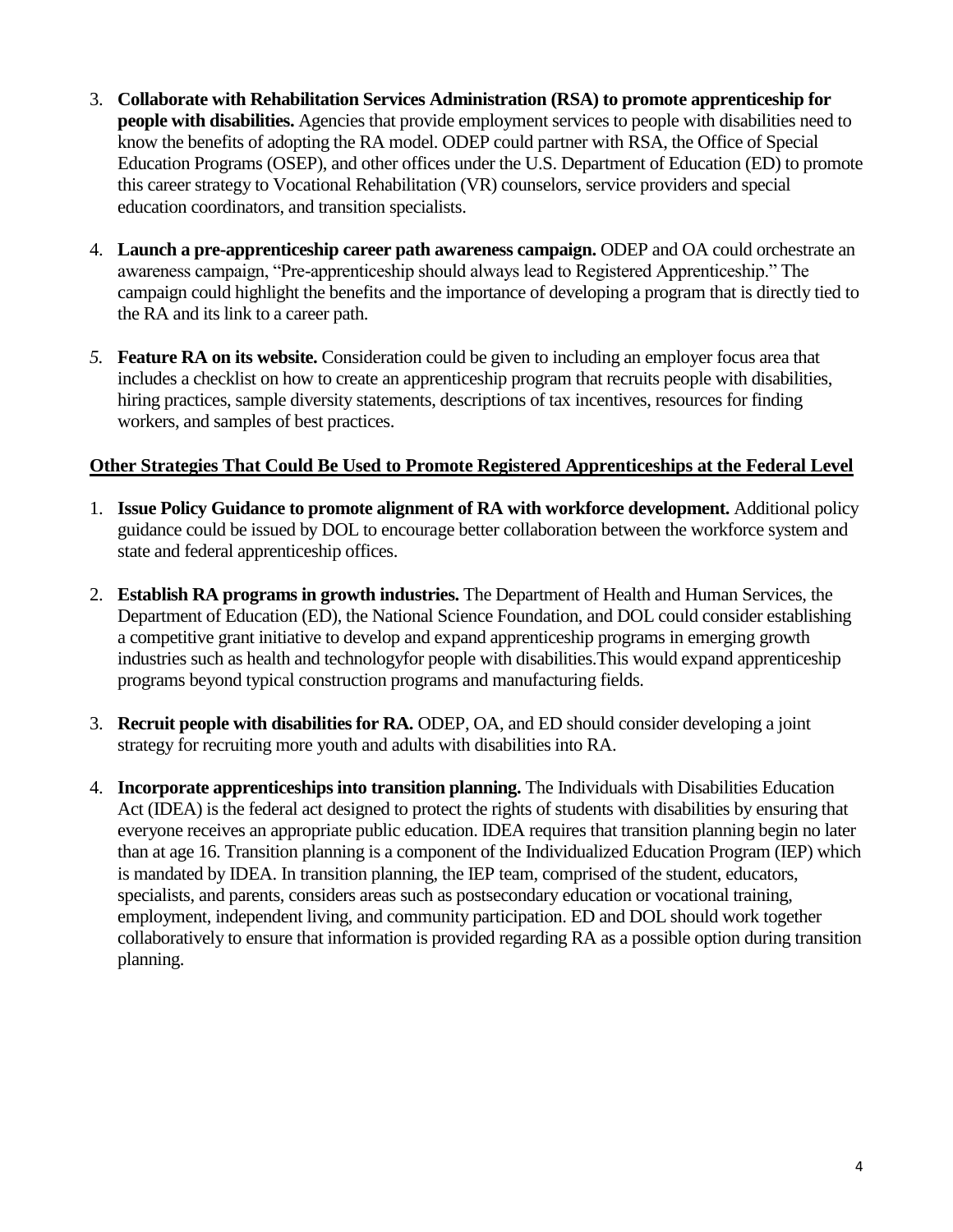### <span id="page-4-0"></span>**INTRODUCTION**

In July 2012, the U.S. Senate Committee on Health, Education, Labor and Pensions released their report, *[Unfinished Business: Making Employment of People with Disabilities a National Priority](http://www.ct.gov/dds/lib/dds/community/cms_guidance_around_sheltered_workshops.pdf)*. The report calls for continued engagement with the business community to significantly improve recruiting, hiring, and retaining practices and to address any policy or practical barriers that would hinder employment of people with disabilities. This paper provides an overview of RAand how it can be utilized to increase the employment of people with disabilities.

DOL describes apprenticeship<sup>1</sup> as a combination of on-the-job training and related classroom instruction in which workers learn the practical and theoretical aspects of a highly skilled occupation. RA<sup>2</sup> is a program that connects jobseekers looking to learn new skills with employers looking for qualified workers. Employers, employer associations, and joint labor-management organizations, known collectively as "sponsors," provide apprentices with paid on-the-job learning and academic instruction that reflects industry needs. The goal of such instruction is to provide workers with advanced skill sets that meet the specific needs of their employers.

The current report provides an overview of RA and presents strategies for increasing employment of people with disabilities through participation in it. The aim of the report is to:

- Highlight the RA program as a career planning strategy.
- Emphasize the need for career and technical education preparation and planning.
- Identify job growth industries in the RA program.

The methodology used to develop this report consisted ofconducting a literature review and discussions with community-based organizations, state apprenticeship agency contacts, public school transition coordinators, disability serving non-profit organizations, American Job Centers, unions, and vocational rehabilitation offices. The report, initially produced by Economic Systems in 2012, was updated for public release in 2014 in response to the Obama Administration's April 14, 2014 call to double the number of U.S. Registered Apprenticeships within five years.

# **Background**

 $\overline{a}$ 

Wisconsin created the first state RAsystem in 1911, and in 1937 Congress passed the National Apprenticeship Act (also known as the Fitzgerald Act) to regulate apprenticeship and on-the-job training programs. This law was enacted "to promote the furtherance of labor standards of apprenticeshipto extend the application of such standards by encouraging the inclusion thereof in contracts of apprenticeship, to bring together employers and labor for the formulation of programs of apprenticeship, to cooperate with State agencies in the formulation of standards of apprenticeship.<sup>3</sup>" Following the passage of the Act, RA programs operated mainly in the manufacturing, construction, and utilities industries. After World War II, new programs emerged to train emergency responders, police, firefighters, and health and safety workers. In August 2012, America celebrated the  $75<sup>th</sup>$ anniversary of the Fitzgerald Act. Current regulations acknowledge the role of state agencies to register and oversee apprenticeship programs.The Office of Apprenticeship (OA) located in DOL's

<sup>&</sup>lt;sup>1</sup>[http://www.doleta.gov/jobseekers/apprent.cfm,](http://www.doleta.gov/jobseekers/apprent.cfm) accessed August 10, 2012

<sup>&</sup>lt;sup>2</sup>[http://www.doleta.gov/OA/apprenticeship.cfm,](http://www.doleta.gov/OA/apprenticeship.cfm) accessed August 10, 2012

<sup>&</sup>lt;sup>3</sup>[http://www.doleta.gov/OA/fitzact\\_code.cfm,](http://www.doleta.gov/OA/fitzact_code.cfm) accessed August 10, 2012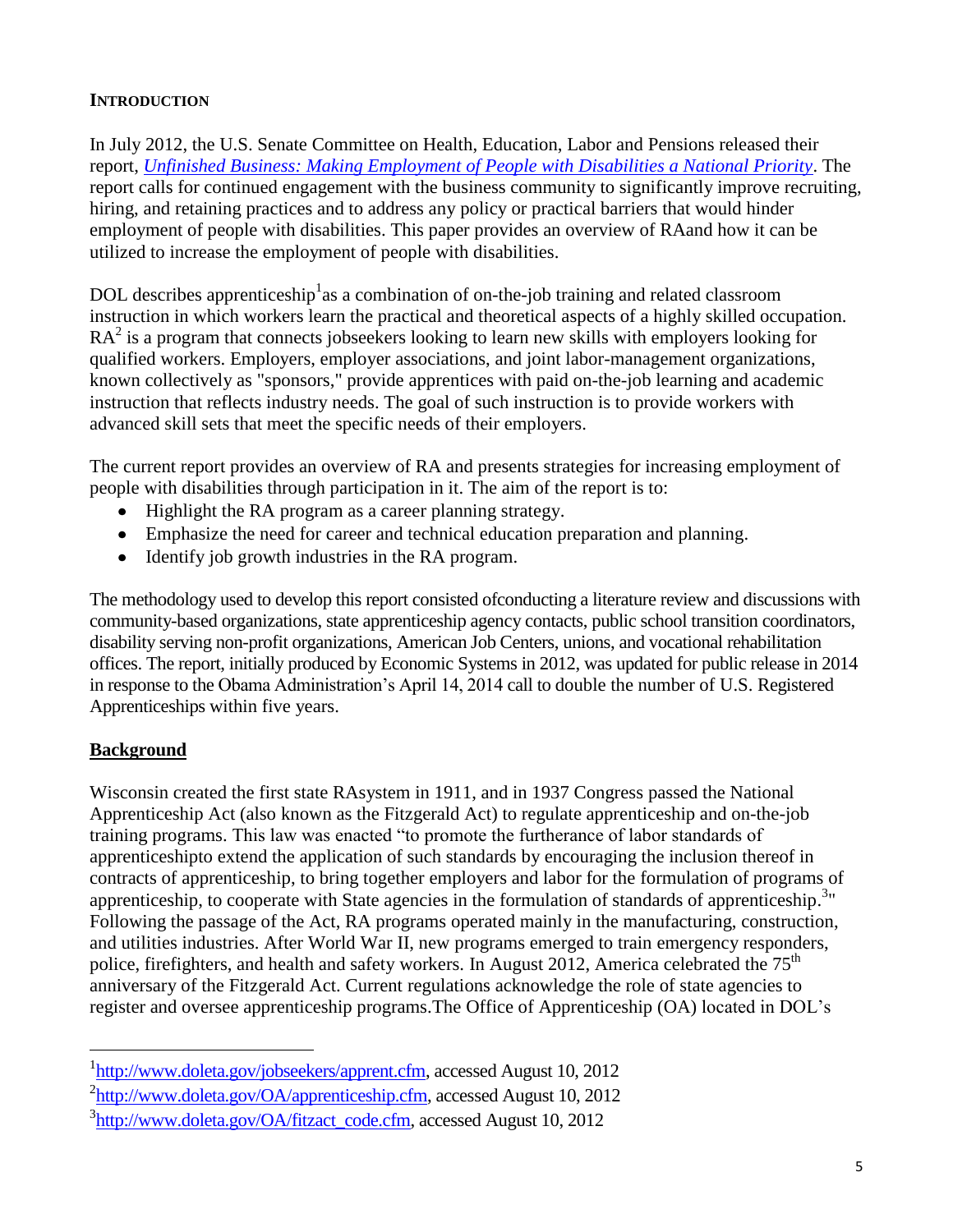<span id="page-5-0"></span>Employment and Training Administration (ETA), oversees and works in partnership with 26 State Apprenticeship Agencies (SAAs) including the District of Columbia and Guam. For the remaining states that do not have SAAs, Federal staff is assigned to register programs and apprentices. Collectively, these agencies register programs that meet Federal and state standards and issue Certificates of Completion to apprentices.

In order to become RAeligible, apprenticeship sponsors must adhere to government rules regarding length of training, safety, wage, quality, and equal employment protections for apprentices (Alstadt, 2011). From an operational perspective, RA programs include a minimum of 2,000 hours of on-the-job learning and 144 hours of classroom training. In some cases, time-based requirements are reduced if competency-based assessments are implemented. Upon program completion, an apprentice receives an industry-recognized certificate. This Registered Apprenticeship Certificate of Completionis a portable credential and appealingto apprentices and employers. A 2012 study released by Georgetown University's Center on Education and Workforce suggests that certificates are the fastest growing form of postsecondary credentials in the United States. Carnevale, Rose, and Hanson (2012) showed that, on average, workers with certificates earn 20 percent more than workers with high school diplomas. According to ETA's Ten Notice No. 44-11 (May 2012), the average starting wage for an apprentice was \$16.01 per hour (\$33,301 per year), with wages upon completion of a three- to four- year apprenticeship at\$26.36 per hour (\$54,829 per year).

# **Federal Regulations**

The Federal regulations governing the apprenticeship programs are found in Title 29, Parts 29 and 30 of the Code of Federal Regulations (CFR). The Equal Employment Opportunity in Apprenticeship and Training regulations include policies and procedures to promote equality of opportunity in apprenticeship programs registered with DOL and recognized by state apprenticeship agencies (SAAs). Title 29, Part 30 states, "The purpose of this part is to promote equality of opportunity in apprenticeship by prohibiting discrimination based on race, color, religion, national origin, or sex in apprenticeship programs, by requiring affirmative action to provide equal opportunity in such apprenticeship programs, and by coordinating this part with other equal opportunity programs."<sup>4</sup> The term "disability" is not referenced in the Equal Opportunity Standards.

# **Revised Regulations**

 $\overline{a}$ 

On December 29, 2008, DOL published a rule to update the National Apprenticeship System. The new regulationsmade the following changes:

- Apprentice completion: Program sponsors now have three ways for apprentices to complete a program. They are: competency-based, time-based, and a hybrid of the two approaches.
- Interim credentials: Registration agencies can issue interim credentials to apprentices for completing components of the occupation. Apprentices' benefit by formal acknowledgement of their proficiency.
- Technology-based learning: Distance learning and broader uses of technology in related instructions are supported.
- Program performance standards: The new framework enhances the focus on improving overall program quality.

<sup>&</sup>lt;sup>4</sup>[http://ecfr.gpoaccess.gov/cgi/t/text/text-idx?c=ecfr&tpl=/ecfrbrowse/Title29/29cfr30\\_main\\_02.tpl,](http://ecfr.gpoaccess.gov/cgi/t/text/text-idx?c=ecfr&tpl=/ecfrbrowse/Title29/29cfr30_main_02.tpl) accessed August 10, 2012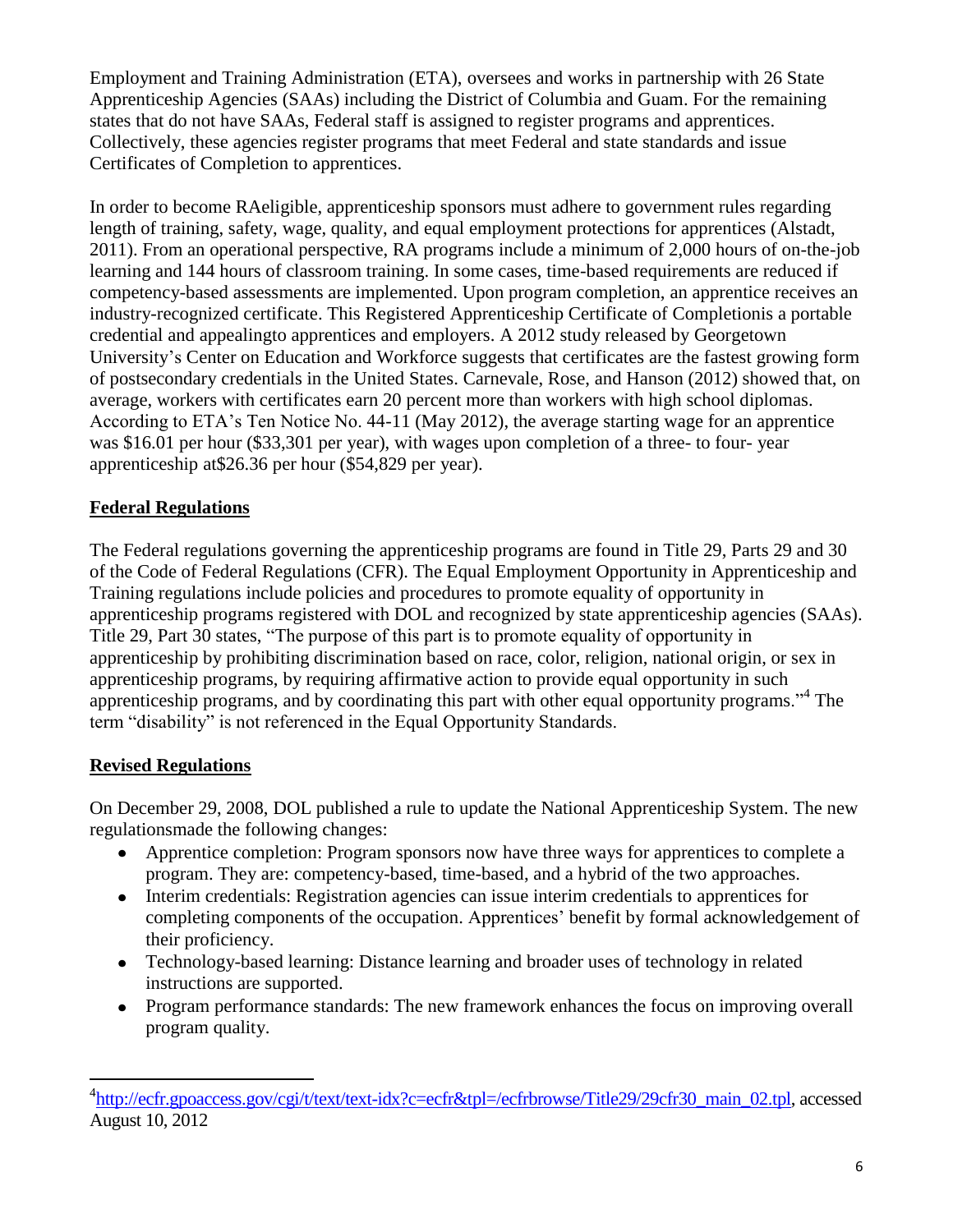<span id="page-6-0"></span>• Provisional registration: Afterone year, newly registered programs are evaluated for quality control. During the provisional status, program sponsors have an opportunity to receive technical assistance.

### **The Evolution of Registered Apprenticeships**

Even though the concept behind the apprenticeship model has not changed much, the types of industries using apprenticeship to develop and build their workforce has changed greatly. Apprenticeships can be found today in all industries, from traditional sectors like construction and manufacturing to emerging sectors like energy (including agribusiness and biofuels), health care, information technology, tourism, transportation, distribution and logistics, and service industries. More than 950 occupations are available in RA. Table 1 shows the top 30 occupations and Table 2 shows new programs and apprentices by industry from traditional industriessuch as construction and manufacturing to emerging industries like health care and information technology.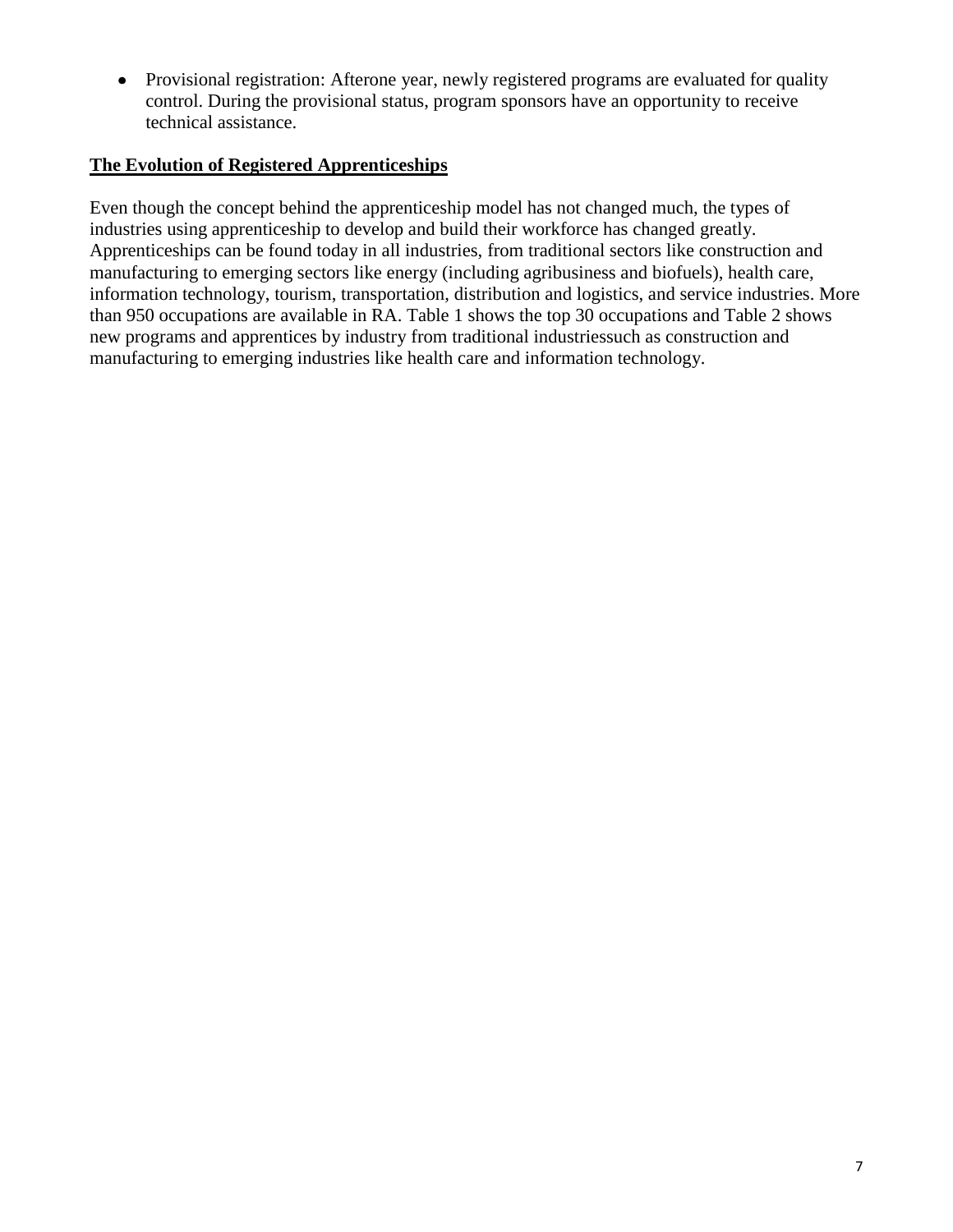| <b>Occupational Title</b>                   | <b>Total</b> |
|---------------------------------------------|--------------|
| Electrician                                 | 36,237       |
| Carpenter                                   | 13,685       |
| Plumber                                     | 12,116       |
| Pipe Fitter                                 | 8,665        |
| <b>Construction Craft Laborer</b>           | 7,901        |
| <b>Sheet Metal Worker</b>                   | 7,101        |
| Roofer                                      | 5,285        |
| <b>Structural Steel/Ironworker</b>          | 4,651        |
| Painter                                     | 3,254        |
| Pipe Fitter - Sprinkler Fitter              | 3,052        |
| <b>Line Maintainer</b>                      | 2,751        |
| Dry-Wall Applicator                         | 2,712        |
| Line Erector                                | 2,453        |
| Millwright                                  | 2,286        |
| Chief, Cook (Water Transportation)          | 2,196        |
| <b>Operating Engineer</b>                   | 2,191        |
| <b>Boilermaker I</b>                        | 1,720        |
| Heating & Air-Conditioner Installer Service | 1,535        |
| <b>Cement Mason</b>                         | 1,401        |
| <b>Elevator Construction Mechanic</b>       | 1,383        |
| <b>Insulation Worker</b>                    | 1,352        |
| Line Installer-Repairer                     | 1,317        |
| Electrician, Maintenance                    | 1,116        |
| Truck Driver, Heavy                         | 1,121        |
| Glazier                                     | 1,065        |
| Housekeeper, Commercial, Residential,       |              |
| Industrial                                  | 1,030        |
| Floor Layer                                 | 1,018        |
| <b>Telecommunications Technician</b>        | 986          |
| <b>Correction Officer</b>                   | 976          |
| Machinist                                   | 974          |

# **Table 1. Top 30 Occupations by Active Apprentices, FY 2013—Federal Workload**

Source: Registered Apprenticeship Partners Information Data System (RAPIDS) database, Fiscal Year 2013, extract as of June 2014.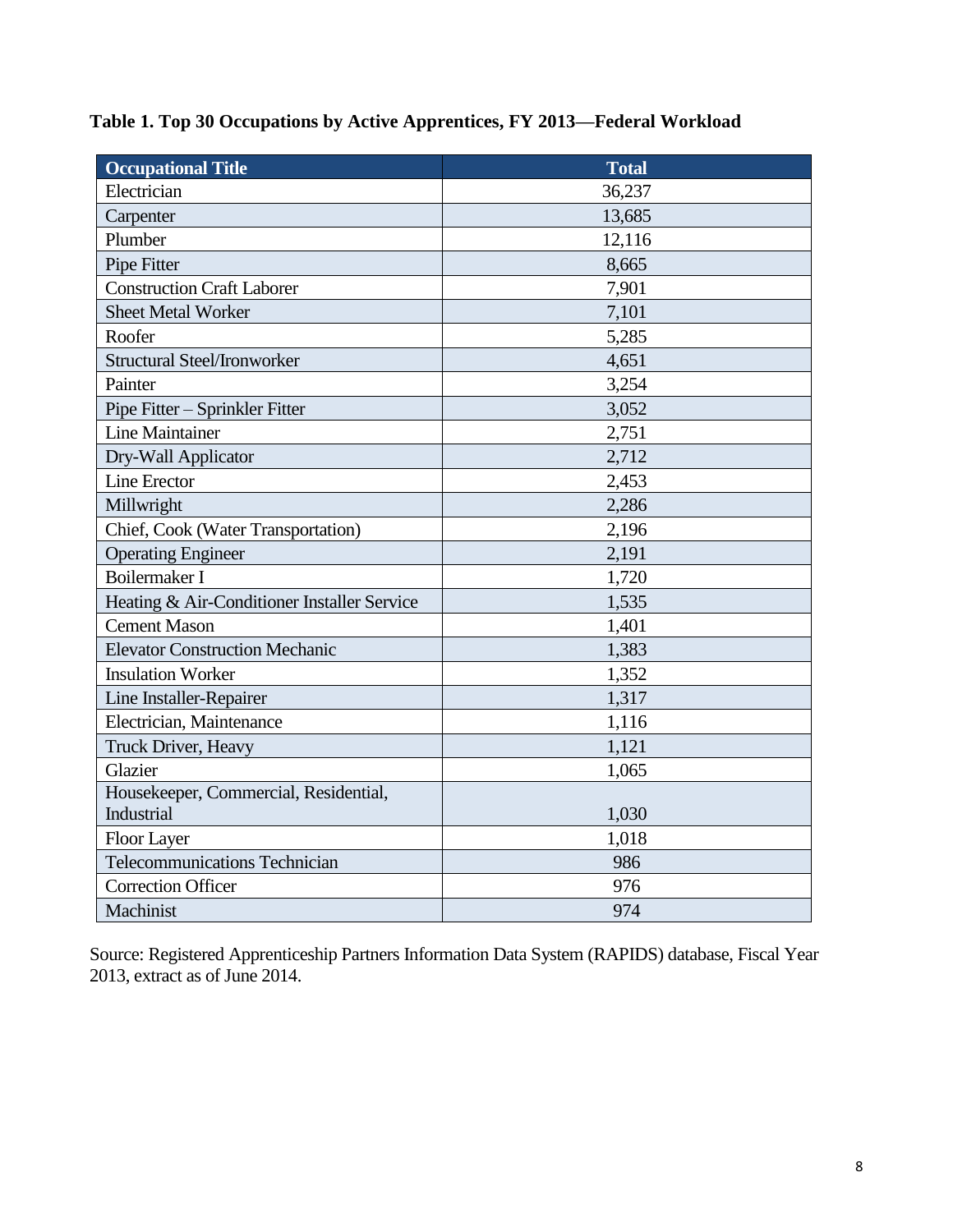| Table 2. New Programs and Apprentices by Industry—Federal Workload <sup>5</sup> , FY 2013 |  |  |
|-------------------------------------------------------------------------------------------|--|--|
|                                                                                           |  |  |

| <b>Industry</b>                                       | <b>New</b><br><b>Programs</b> | <b>New</b><br>Apprentices <sup>6</sup> | <b>Active During</b><br><b>Programs</b> | <b>Active During</b><br>$\overline{\mathbf{Apprentices}}^7$ |
|-------------------------------------------------------|-------------------------------|----------------------------------------|-----------------------------------------|-------------------------------------------------------------|
| Accommodation and Food<br><b>Services</b>             | 11                            | 142                                    | 191                                     | 613                                                         |
| Administrative and Waste<br>Services                  | 6                             | 325                                    | 88                                      | 929                                                         |
| Agriculture, Forestry, Fishing<br>and Hunting         | $\overline{0}$                | 110                                    | 18                                      | 515                                                         |
| Construction                                          | 344                           | 38,001                                 | 5,494                                   | 113,227                                                     |
| <b>Educational Services</b>                           | 17                            | 11,191                                 | 342                                     | 31,246                                                      |
| Finance and Insurance                                 | $\overline{0}$                | 28                                     | 21                                      | 150                                                         |
| Healthcare and Social<br>Assistance                   | 27                            | 529                                    | 578                                     | 1,304                                                       |
| Information                                           | $\overline{2}$                | 62                                     | 32                                      | 326                                                         |
| Manufacturing                                         | 140                           | 4,240                                  | 1,973                                   | 13,796                                                      |
| Mining, Quarrying and Oil<br>and Gas Extraction       | $\overline{0}$                | 36                                     | 32                                      | 221                                                         |
| Other Services (except Public<br>Administration)      | 25                            | 877                                    | 285                                     | 1,949                                                       |
| Professional and Technical<br><b>Services</b>         | 6                             | 65                                     | 75                                      | 263                                                         |
| Public Administration and<br><b>National Security</b> | 28                            | 8,268                                  | 592                                     | 14,415                                                      |
| <b>Retail Trade</b>                                   | $\overline{7}$                | 510                                    | 310                                     | 1,799                                                       |
| Transportation                                        | $\overline{3}$                | 3,620                                  | 75                                      | 8,266                                                       |
| <b>Utilities</b>                                      | 31                            | 3,024                                  | 686                                     | 7,702                                                       |
| <b>Wholesale Trade</b>                                | $\overline{7}$                | 439                                    | 51                                      | 1,351                                                       |
| All Other Industries                                  | $\overline{2}$                | 43                                     | 24                                      | 111                                                         |
| <b>Total</b>                                          | 656                           | 71,510                                 | 10,867                                  | 198,183                                                     |

Source: RAPIDS Performance Score Card Report 01/16/2014

In the past, vocational and technical colleges were the primary educational providers for apprenticeship programs. Now, however, new partnerships have emerged with career and technical education programs offered by public schools and community colleges. Some apprentices even earn associate or bachelor's degrees while they learn on the job. Many apprenticeship programs, particularly in high-growth industries, now offer interim credentials and training certificates based on a competency model that leads to a

<sup>&</sup>lt;sup>5</sup><br><sup>5</sup> Federal workload - programs and apprentices managed by Federal employees in the 25 Office of Apprenticeship states and Federal administrated programs in State Apprenticeship Agencies.

<sup>&</sup>lt;sup>6</sup> New Apprentices/Programs - apprentices/programs registered during the period.

 $\frac{1}{2}$  Active During Apprentices/Programs - active during the period (active at begin of period + newly registered during the period).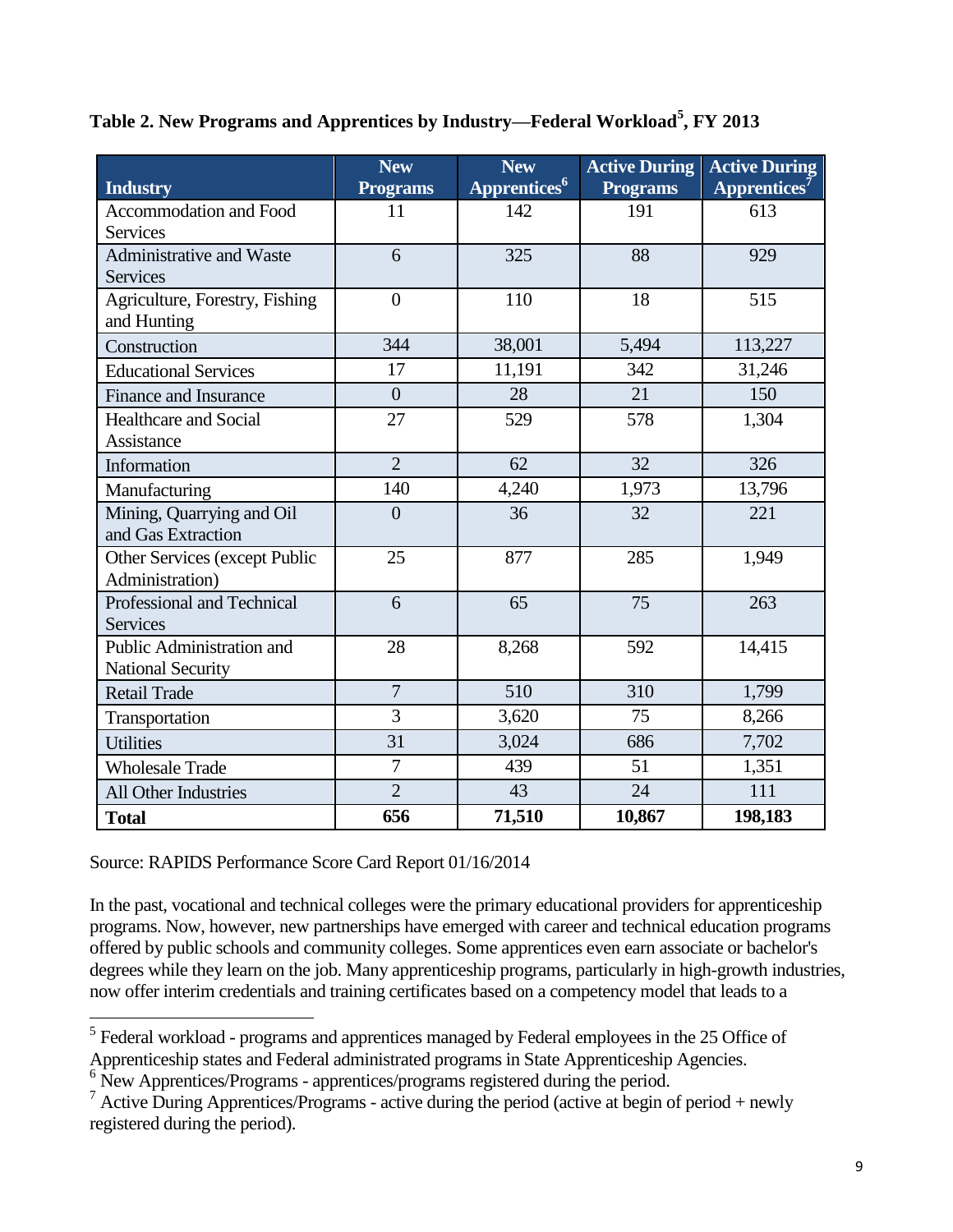<span id="page-9-0"></span>Certificate of Completion. There may be beginning, intermediate, advanced, and specialty certification levels. RA programs also allow credit for previous apprenticeship-related experience. Other advantages include higher wages, portable credentials, and ongoing career advancement.

### **Registered Apprenticeship Partners Information Data System**

OA maintains the Registered Apprenticeship Partners Information Data System (RAPIDS), a national database of RA programs and apprentices. The majority of the RA programs are in the building and construction trades. OA reports capture data on the characteristics of registered apprentices beyond gender, age, and minority status. Since disability status is not a required data element, current data do not measure the number of individuals with disabilities participating in RA programs.

### **Registered ApprenticeshipInitiatives Focused on People with Disabilities**

There have been only a few Federally-funded RA grantsfocused on people with disabilities. The distinction of being a RA program requires that the program be registered with OA or SAA. Many career-training programs for people with disabilities call themselves "apprenticeship" programs, although they are not RA.

# **Transition into Registered Apprenticeship Careers and Employment**

One exception was when RSA awarded agrant to the New Mexico Vocational Rehabilitation Agency to develop the *Transition into Registered Apprenticeship Careers and Employment (TRACE)*pilot programexclusively for people with disabilities. Grant activities were carried on from 2000to 2006. Careers included certified nursing assistants, construction trades, job coaches, and disability adjudicators under the Medicaid-Buy-In program. Under TRACE, vocational rehabilitation (VR) staff assisted employers in developing new apprenticeships in the social services occupations. Their findings demonstrated that people with learning disabilities are very successful in apprenticeship programs because the teaching approach includes one-on-one instruction. Additionally,apprenticeship was found to be an excellent method of training for visual learners, who learn best by being shown how to do something. A few of their major achievements are highlighted in Table 3.

### **Table 3. TRACE Accomplishments**

 $\overline{a}$ 

| <b>Criteria Outlined in grant</b>                                       | <b>Number</b><br><b>Required</b> | <b>Number</b><br><b>Achieved</b> |
|-------------------------------------------------------------------------|----------------------------------|----------------------------------|
| Numbers served overall                                                  | 171                              | 514                              |
| <b>Apprenticeship Awareness</b>                                         |                                  | 514                              |
| Pre Apprenticeship                                                      |                                  | 23                               |
| Registered Apprenticeship-Existing                                      | 25                               |                                  |
| Registered Apprenticeship-New                                           | 46                               |                                  |
| Development of New Registered Apprenticeships<br>Standards <sup>8</sup> | $\overline{4}$                   | 10                               |

Source: 2006 Final Performance and Financial Report, New Mexico Public Education Department, Division of Vocational Rehabilitation

 $8$  The 2006 TRACE Final Report states "This number reflected only the standards actually registered. Three additional ones were developed, but the employers later on decided not to register the programs."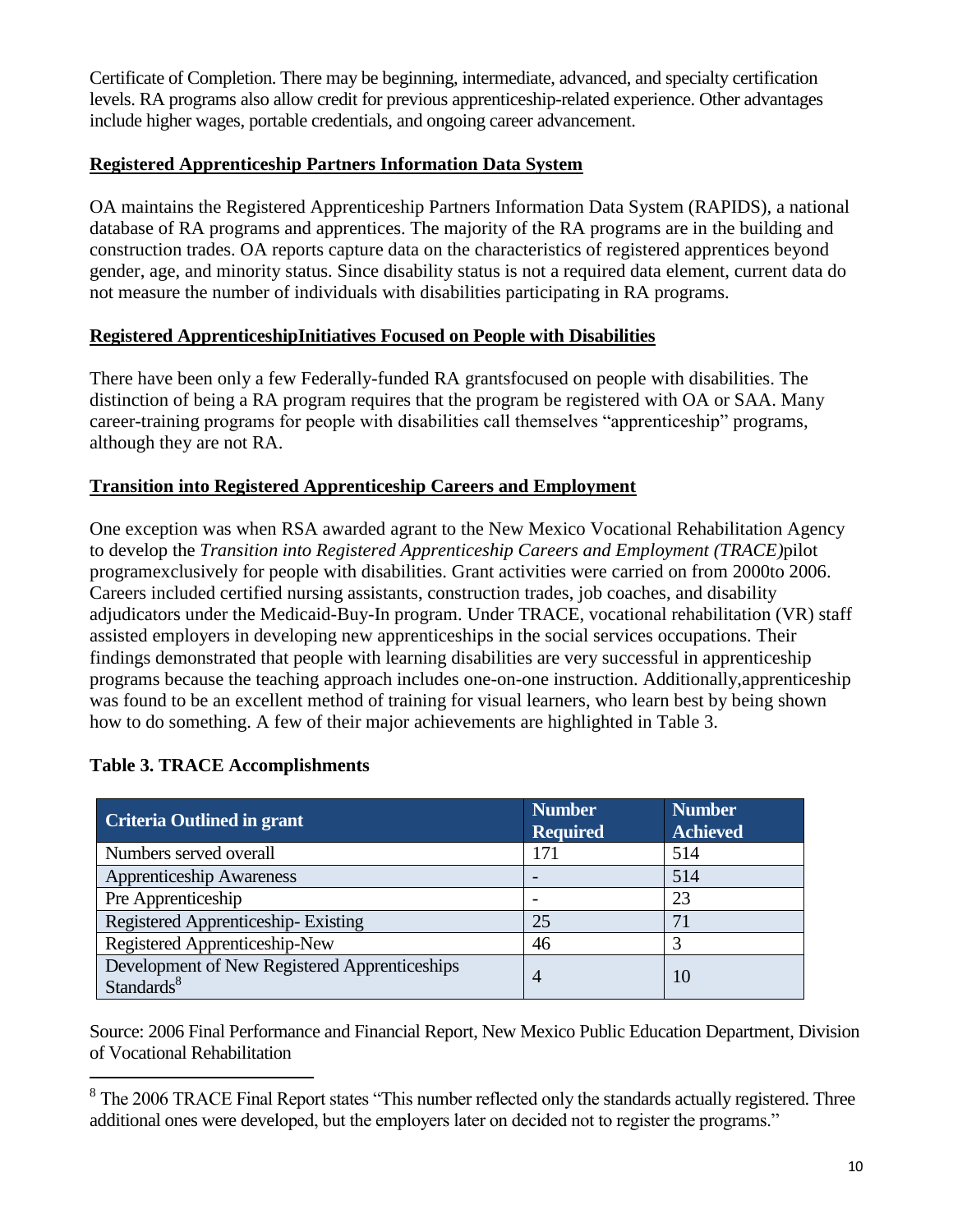<span id="page-10-0"></span>According to their 2006 Final Report, the TRACE program accomplished the following:

- Maintained working relationship with clients, parents, apprenticeship coordinators, schools, and the Division of Vocational Rehabilitation (DVR) counselors.
- Created an overall increase in awareness of apprenticeship throughout New Mexico.
- Assisted clients to have a better standard of living. The average salary per hour prior to apprenticeship employment was \$5.60.After apprenticeship employment, the average starting wage was \$9.54 per hour.
- Developed a series of manuals, flyers, vocational counseling guidance sheets, forms, and policies and procedures to replicate in other states. Information was available in Spanish, English, and Braille.
- Produced financial savings with respect to tax dollars spent on DVR clients because employers paid for the training.
- Client surveys indicated that they had a greater job satisfaction after entering apprenticeship.
- DVR counselors had an increased appreciation for apprenticeship options for their clients.

### *Evaluation Findings*

The first two years of the grant was devoted to building relationships with employers and DVR counselors. Even though the TRACE program was only able to place three people in new apprenticeships, they referred many more. The grant found it was easier to place clients in existing programs because there were more employers and employment opportunities. From the TRACE database, the grant evaluator determined the following:

- Average age served was 30.6.
- Among those hired: 94 percent were male, 6 percent were female and 56 percent were Hispanic, 4 percent were American Indian, 2 percentwere African American, and 38 percentwere White.
- Among those served in general: 79.1 percent were male;and 20.9 percent were female. Ethnicity was 45.8 percent Hispanic, 9.9 percent American Indian, 4.7 percent African American, and 39.6 percent White.
- Average wage before TRACE was \$4.97 and average starting wage in apprenticeship was \$9.54 an hour. The highest wage was \$28.00 an hour and the lowest \$5.60 an hour.(Note: Some clients did not have a previous history of work to use as comparison, so it pulled the average down below minimum wage.)
- Average increase over pre-apprenticeship wages was 92.9 percent.
- Average cost per placement was \$376.

# **Wisconsin Youth Apprenticeship Program**

The Youth Apprenticeship (YA) Program is administered by the Wisconsin Department of Workforce Development in cooperation with the Department of Public Instruction, the Wisconsin Technical College System, and the University of Wisconsin System. High school juniors and seniors in Wisconsin who participate in YA choose a career field in a statewide industry-recognized curriculum. The program, started in 1992, now offers opportunities in health services; hospitality, lodging, and tourism; information technology; manufacturing; science, technology and math; and transportation, logistics, and distribution.

During high school, participants (inclusive of students with disabilities) are placed at a worksite in an entry-level position where they receive on-the-job training (OJT) and work, on average, 10 to 15 hours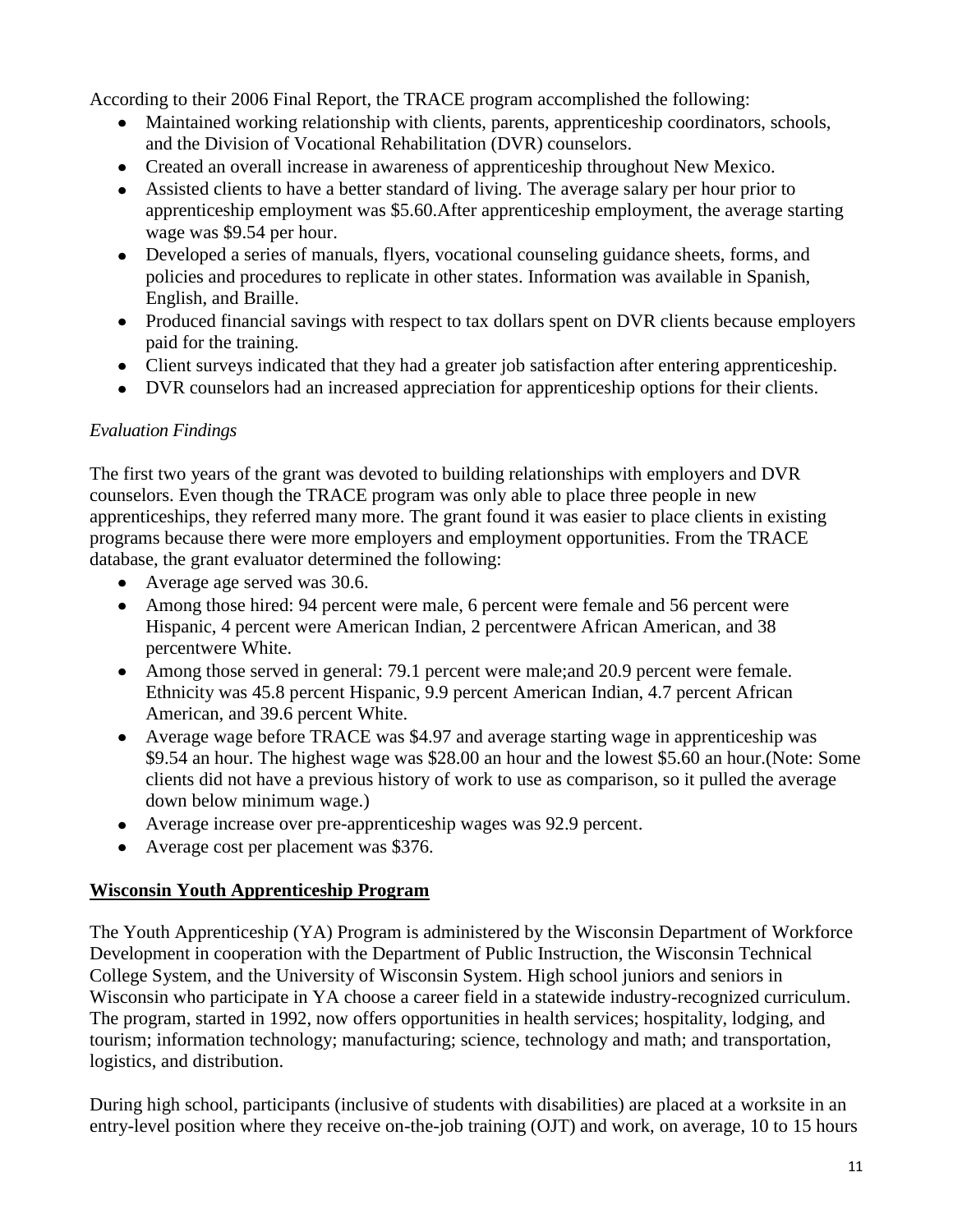<span id="page-11-0"></span>per week. Students take three to six hours of technical courses per week. During the two-year program, the youth are rotated through competencies at the workplace and through the technical courses. After two years, youth not only graduate with a high school diploma, but also earn an industry-recognized certificate of occupational proficiency and are eligible to receive advance credits at a Wisconsin university or technical college.

In 2003, the Center on Education and Work conducted an exploratory study, funded by the U.S. Department of Education's Office of Special Education and Rehabilitative Services, to examine the quality of youth experiences while being enrolled in the Wisconsin YA program. Their study involved conducting interviews with former youth apprentices who participated in the YA program between 1994 and 2000. In the graduating Class of 2000, YA produced 545 youth apprentices representing 21 different occupational fields. Ten percent of the youth apprentices documented disability status; approximately 84 percent of those with disabilities cited learning disabilities as their primary or secondary disability (Scholl and Mooney, 2004). The study showed that factors which enhanced overall success were: high levels of program coordination/organization; meaningful communication between stakeholders; a good fit between a young's person abilities and their chosen occupation; an exceptional worksite placement; and relevant classroom instruction that integrated academic and technical competencies.

# **Home Builder Institute**

The Home Builder Institute (HBI), an affiliate program of the National Association of Home Builders, has a long-standing commitment of training youth, young adults, and underserved communities including people with disabilities. HBI's core offerings include training, job placement, mentoring curriculum development, and pre-apprenticeship. HBI's program, Project Hope, has helped more than 600 workers with disabilities in industry-related jobs and careers in the building and construction trades. HBI contracts DOL's Job Corps and works with YouthBuild programs. Job Corps is a residential education and training program for disadvantaged youth, ages 16 to 24, to earn a high school diploma or high school equivalency (HSE). The program offers participants opportunities to obtain academic and career technical credentials and assists them with securing placement in education, employment, registered apprenticeship, or the military upon graduation from the program.

### **Apprenticeship and Pre-Apprenticeship Grant Initiative – WorkPlace, Inc. and SkillSource Group, Inc.**

In 2009, ODEP launched a grant initiative to provide apprenticeship and pre-apprenticeship training to youth and young adults with disabilities, ages 16 - 27.The WorkPlace, Inc. in Bridgeport, Connecticut received \$200,000 in funding and the SkillSource Group, Inc. in Vienna, Virginia received \$243,631 to develop models of providing inclusive RA and pre-apprenticeship training to youth and young adults with disabilities. Both consortia had a 24-month period of performance to test and evaluate innovative models in high-growth industries with the possibility to continue beyond that period.

The WorkPlace developed a three tier pre-apprenticeship program designed to strengthen youth and young adults with disabilities' work readiness skills by tailoring the services to fit the youth's needs on a customized basis. To identify pre-apprenticeship sites, the WorkPlace leveraged its Summer Earn and Learn Program's employer relationships (e.g., OSA Heating and Cooling, Alpha Community Services, Dave's Auto, Recording Studio, and Melt Restaurant). Youth were recruited from state and local organizations that served youth with disabilities such as theBureau of Rehabilitative Services (BRS) and the Department of Mental Health and Addiction Services (DMHAS). The Workplace also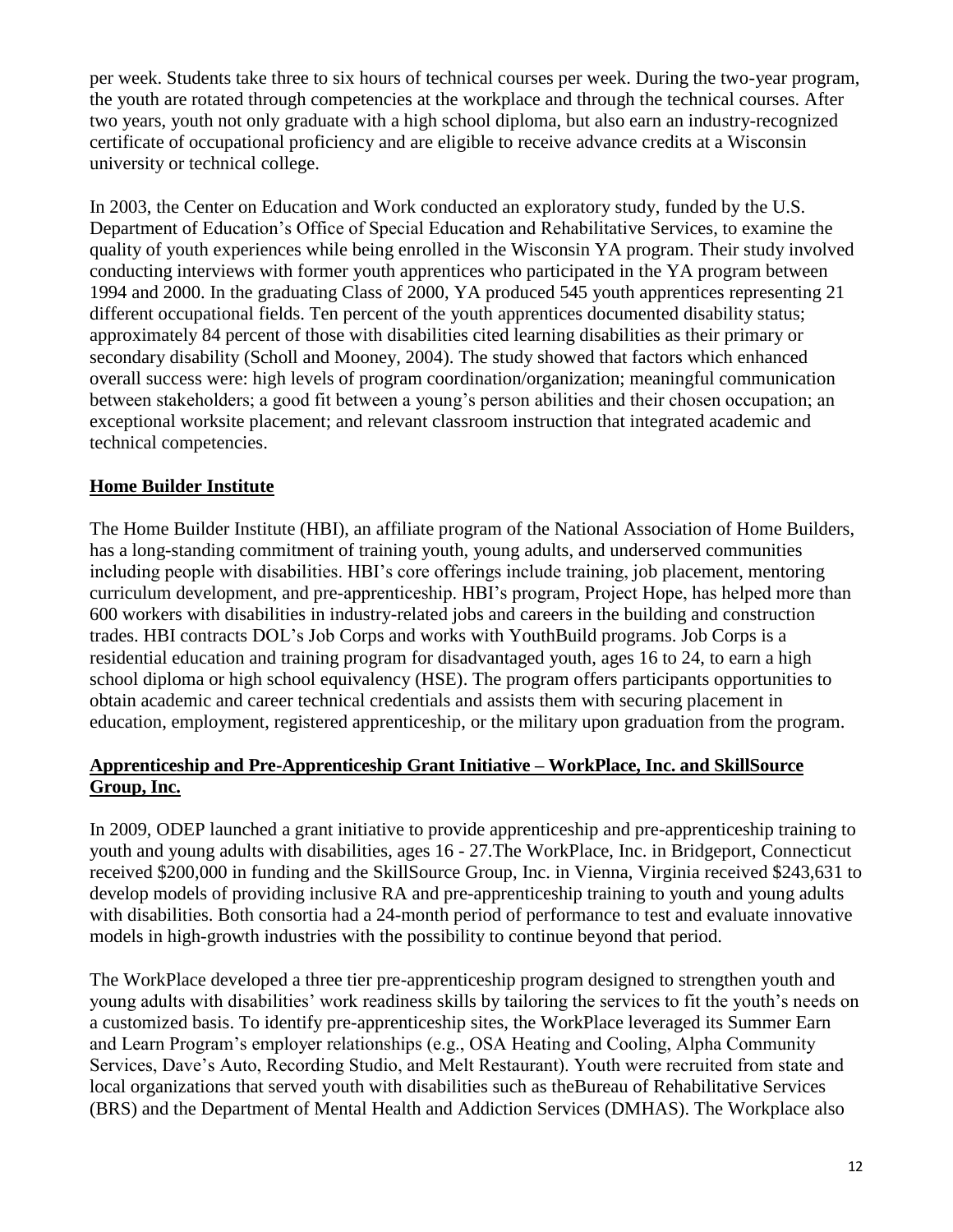positioned the RA initiative as an additional service of its Youth Works program to recruit youth and young adults with disabilities.

The SkillSource Group, Inc. also received funding to provide pre-apprenticeship services to youth and young adults with disabilities by leveraging its relationships with the Summer Youth Employment Program's employers (e.g., Reston Community Shelter, City Café, Columbia Pike Animal Hospital, and Alexandria Seaport). The core pre-apprenticeship services included: 1) voluntary soft skills training sessions; 2) education courses; and 3) paid, pre-apprenticeship work experiences. Relationships were established with the Bridges to Success Program, the SkillSource Group, Inc.'s Ticket to Work program, and Virginia's Department for Aging and Rehabilitative Services (DARS) to recruit youth and young adults with disabilities. Pre-apprenticeship experiences provided participants with on-the-job training, the ability to fulfill meaningful job responsibilities, and the opportunity to hone employment skills.

Both grantees completed their projects in 2013.

### *Lessons Learned*

- **Youth and adults benefit from soft skill development, career exploration, and individualized**   $\bullet$ **services:** The WorkPlace's RA and pre-apprenticeship participants' mean age was 19.5 and the SkillSource's participants' mean age was 22.5. The older mean average of these youth participants would lead one to believe that their soft skills would be better developed. Yet, the WorkPlace's comprehensive assessment demonstrated that adult participants, like their younger peers, lacked work readiness skills, and that access to soft skills development, career exploration, and individualized services based on participants' interests and strengths actually improved the employment and postsecondary placement levels of both youth and young adults.These practices have now been institutionalized in Workplace's YouthWorks program, and it is now tracking the acquisition of indicators such as soft skills to be considered proficient in either employment or post-secondary rather than only focusing on common core measures.
- **Meaningful partnerships lead to results:** As a result of the SkillSource's coordination with the Northern Virginia Workforce Investment Board and WIA Program, the RA and pre-apprenticeship program received more referrals from the WIA program. The number of young adults with a documented disability enrolled in the WIA Youth Program in Northern Virginia was 30 percent at project inception and increased to 36 percent over the course of the grant.

Another example is in Connecticut, where WorkPlace, the One-Stop that was the apprenticeship grantee, created a combined orientation that allowed for youth and their parents to hear about the RA and preapprenticeship program model. The WorkPlace also trained the Bureau of Rehabilitation Services (BRS) counselors on its program's eligibility requirements to recruit potential youth apprentices from BRS. BRS in turn trained YouthWorks, the WorkPlace's WIA-funded youth provider's staff, on servicing customers with disabilities. This program has created stronger relationships that are still bearing fruit today. Because of the collaborative relationships established, YouthWorks has seen an increase of 86 percent enrollment of youth that are attached to either BRS or the Department of Mental Health and Addiction Services (DMHAS).

**Balance youth's preferences with employers' needs:** The SkillSource and the WorkPlace stafflearned  $\bullet$ thata comprehensive assessment and career exploration process were important in helping to ensure a good match between employees and employers. This underscored the need to include an employer voice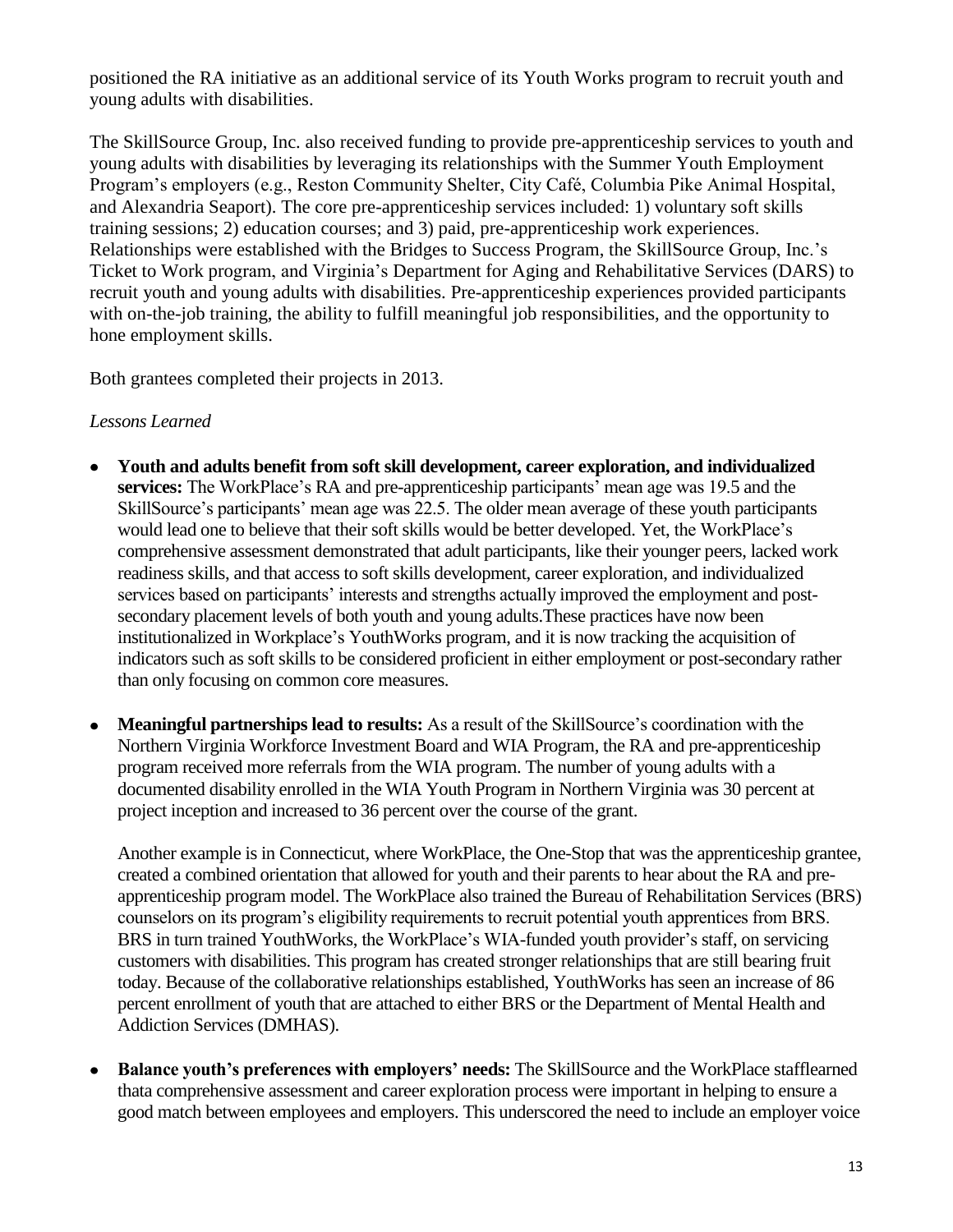<span id="page-13-0"></span>in the design and implementation of future programming. When employer endorsed skills are built into the program, this ultimately makes hiring easier later on.

- **High quality learning environment:** The WorkPlace grantee noticed that RA and pre-apprenticeship participants tested lower on the final exit exam and/or expressed doubt about leaving the program when the next step was to be placed into a work site. To address this issue, WorkPlace created a simulated workplacetraining site that set the same high expectations that they knew an employer would ask of a participant to mentally prepare youth for the transition to a "real" employment site.
- **Competency models facilitate the acquisition of skills:** Use of the competency models for preapprenticeship placements<sup>9</sup> allowed youth to understand how skills acquisition happens on multiple levels. Often youth only see the hard, technical skills yet the competency models allows for the soft skills to be intertwined with the hard skills. All youth completed a Personal Development Profile to set a strategy to manage their personal and career goals**.**
- **Guideposts for Success can help steer youth service professionals, families, institutions, and youth**  themselves through the transition process: Using the **Guideposts for Success**, <sup>10</sup>framework encouraged the WorkPlace to engage parents and other significant people to support the growth of participants who are a part of its YouthWorks program.

### **Other Federally-Funded Initiatives Related to Apprenticeship**

### **YouthBuild**

 $\overline{a}$ 

YouthBuild is a community-based academic and occupational skills training program which serves youth ages 16-24 who are high school drop outs. The primary target populations for the YouthBuild program include foster care youth or youth aging out of foster care, youth offenders, childrenof incarcerated parents, migrant youth, and youth with disabilities. Youth split their time between educational activities leading to the completion of a high school diploma or state-recognized equivalency degree, and occupational skills training in construction while building or renovating homes for low-income or homeless individuals or families. In 2012, YouthBuild expanded occupational skills training beyond construction intoother indemand occupations as evidenced by local labor market information. Under WIOA, activities in high demand industries and occupations in addition to construction are authorized as are both pre-apprenticeship and RA.In order to be considered a pre-apprenticeship program, local YouthBuild programs must demonstrate required components of a quality pre-apprenticeship program as outlined in the Department's Training and Employment Notice (TEN) 13-12 entitled [Defining a Quality Pre-Apprenticeship Program and](http://wdr.doleta.gov/directives/corr_doc.cfm?docn=5842)  [Related Tools and Resources.](http://wdr.doleta.gov/directives/corr_doc.cfm?docn=5842)<sup>11</sup>While there are no targeted services specifically for youth with disabilities,

<sup>&</sup>lt;sup>9</sup>A competency model is a descriptive tool that documents the foundational and technical skills and competencies required for workplace success in industries. More information about competency models is available on

[http://www.careeronestop.org/competencymodel/ETA\\_industry\\_competency\\_initiative.aspx.](http://www.careeronestop.org/competencymodel/ETA_industry_competency_initiative.aspx)

<sup>&</sup>lt;sup>10</sup>The *Guideposts for Successframework*, developed by the National Collaborative on Workforce and Disability for Youth (NCWD/Y) in collaboration with ODEP,reflects what research identifies as key educational and career development interventions that make a positive difference in the lives of all youth, including youth with disabilitiesincluding: (a) school-based preparatory experiences, (b) career preparation and work-based learning experiences, (c) youth development and leadership, (d) connecting, and (e) family engagement.

 $11$  Under WIOA activities, Youth formula funds can also be used to support pre-apprenticeship training, and RA is recognized as a career pathway under Job Corps.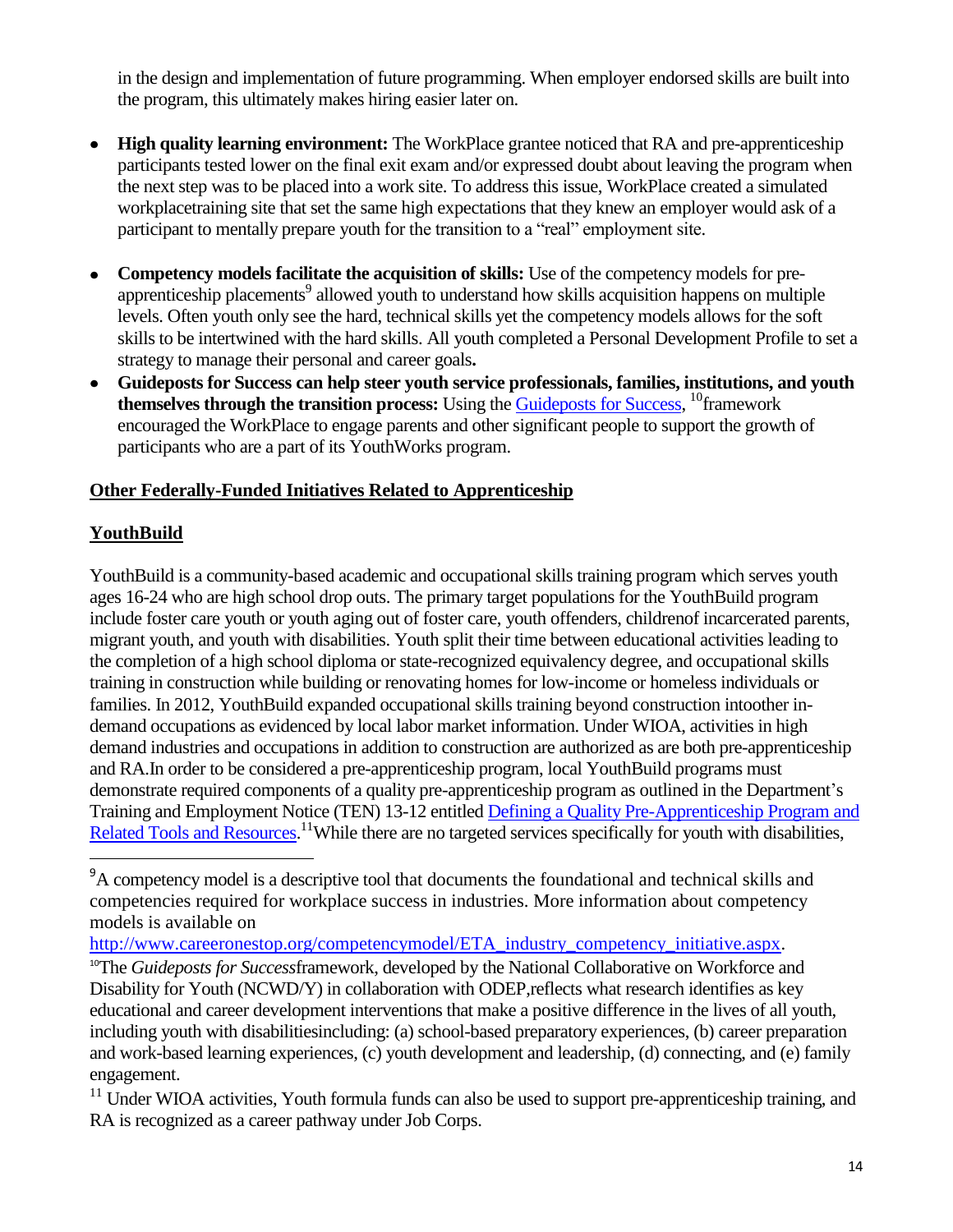<span id="page-14-0"></span>these youth areeligible to participate in the program and receive training and support services available to all eligible participants.

# **High-Growth Industry Initiatives**

Since their inception, apprenticeship programs in the U.S. have been highly concentrated in construction and, manufacturing, and other selected fields, such as transportation, public safety, and some military occupations, and have been considered to be a lead agent in providing pathways out of poverty for disadvantaged groups such as person with disabilities and women. Between 2009 and 2010, DOL invested roughly \$500 million in green jobs grants under the American Reinvestment and Recovery Act. One category of funding, the Pathways Out of Poverty Grants, disbursed \$150 million to help disadvantaged populations, including people with disabilities, find opportunities, including apprenticeships, to move out of poverty and into economic self-sufficiency through green jobs employment in transportation, utilities, construction, and manufacturing.Health Information Technology (Health IT) is a growing industry. Estimates based on the data from the U.S. Bureau of Labor Statistics (BLS) indicate a shortfall of qualified Health IT professionals required to meet the needs of hospitals and physicians as they move to adopting electronic health care records over the next eight years (BLS [Employment Projections: 2010-2020 Summary,](https://www.google.com/url?q=http://bls.gov/news.release/ecopro.nr0.htm&sa=U&ei=EUkpUOz3MuLz0gGuyoCIDA&ved=0CAcQFjAB&client=internal-uds-cse&usg=AFQjCNGMABAjm5_Ue96SuKBUS8J_-Ko8CQ) Table 3). In response to the shortfall, ETA has focused on increasing skill sets for potential employees in the healthcare information technology industries, and on aligning RA programs with employer needs.

The Public Health Informatics Fellowship Program (PHIFP) is a new public health apprenticeship sponsored by the Centers for Disease Control and Prevention (CDC) and DOL. Health IT is a rapidly growing field that is critical to both public health and health care. In an era of increasing public health responsibilities, increasing use of information systems, and shrinking budgets, few states have the workforce capacity to address these challenges. PHIFP is a two-year, competency-based training program that offers a problem-based learning environment in which fellows apply information and computer sciences and information technology to solve public health problems.

# **Discretionary Grants**

To advance the RA framework, DOL and other federal agencies and programs have provided discretionary funding. According to ETA's Solicitation for Grant Application (SGA) Program Year (PY) 2011 Grant Overview, ETA has awarded approximately \$6.5 million in grants in support of RA programs.The following activities are supported by the grants:

- Developing new or modifying existing standards for apprenticeship programs (including national guideline standards);
- Developing curricula to support these standards;
- Using technology-based learning strategies;
- Developing skill assessment tools for competency-based models;
- Training and education on the new regulatory requirements; and
- Outreach and training efforts to educate members, affiliates, staff and partners on the new model.

As shown in Table 4, various organizations received grants including national industry and employer associations, labor-management organizations, and other organizations that demonstrated the capacity to advance through the development of new or modified apprenticeship standards. Project implementation has occurred on a national level and included local community-based organizations, American Job Centers, and other entities.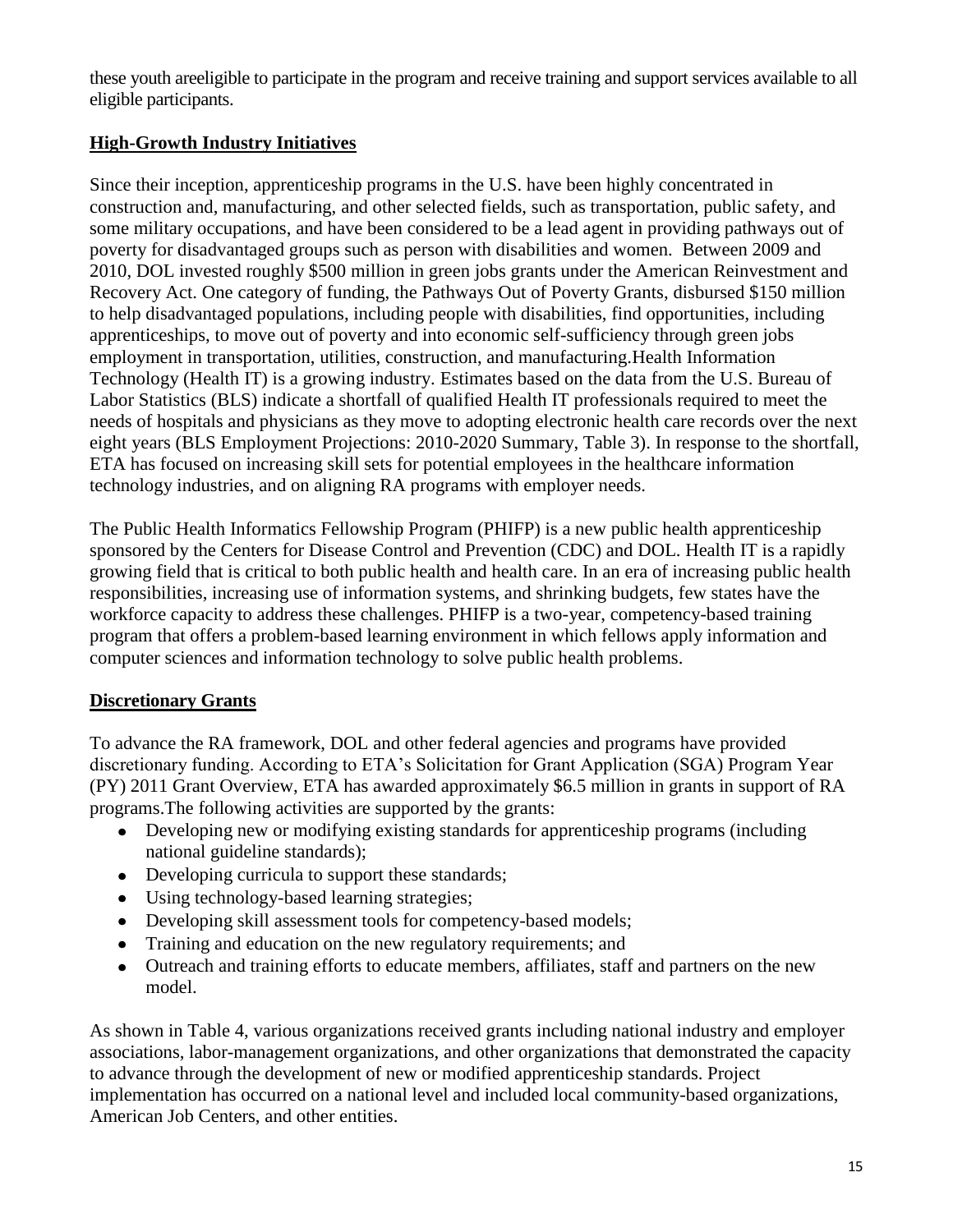<span id="page-15-0"></span>**Table 4. ETA Solicitation for Grant Application (SGA) Program Year 2011 Grant Recipients**

| <b>Organization</b>                                                  | <b>Amount</b> |
|----------------------------------------------------------------------|---------------|
| American Culinary Federation Education Foundation                    | \$481,200     |
| St. Augustine, FL                                                    |               |
| <b>Finishing Trades Institute</b>                                    | \$622,757     |
| Hanover, MD                                                          |               |
| Home Builders Institute                                              | \$623,297     |
| Washington, D.C.                                                     |               |
| <b>International Masonry Institute</b>                               | \$622,757     |
| Bowie, MD                                                            |               |
| National Institute for Metalworking Skills                           | \$624,300     |
| Fairfax, VA                                                          |               |
| National Ironworkers and Employers Apprenticeship Training and       | \$536,499     |
| Journeyman Upgrading Fund                                            |               |
| Washington, D.C.                                                     |               |
| National Joint Apprenticeship and Training Committee                 | \$614,943     |
| <b>Upper Marlboro, MD</b>                                            |               |
| New Horizons Computer Learning Center, Inc. Carmel, IN               | \$580,685     |
| Operative Plasterers and Cement Masons International Association     | \$622,562     |
| Beltsville, MD                                                       |               |
| <b>Trimmer Education Foundation</b>                                  | \$624,300     |
| Arlington, VA                                                        |               |
| United Association of Journeymen and Apprentices of the Plumbing and | \$624,300     |
| Pipefitting Industry of the United States and Canada                 |               |
| Anne Arundel, MD                                                     |               |

Source: Advancing Registered Apprenticeship SGA PY 08-11 Grant Overview. August 2009

Although discretionary grants generate many activities that have the potential to influence the outcomes of people with disabilities, the SGA does not require reporting on the impact or outcomes of their project on people with disabilities (e.g., creating curricula based on universal design principles designed with accessibility features and outreach efforts directed towards disability-serving agencies).

### **Women in Apprenticeship and Nontraditional Occupations Grants**

The Women in Apprenticeship and Nontraditional Occupations (WANTO) Act was created in 1992 to close the income gap between women and men by recruiting, training, and developing women for high-wage nontraditional careers. A non-traditional career typically involves an employment sector with 25 percent or less held by one gender, such as advanced manufacturing, construction, energy, and transportation. DOL's Women's Bureau (WB) and OA jointly administer and support innovative projects funded by the WANTO Act to improve the recruitment, hiring, training, employment and retention of women in apprenticeships in nontraditional industries. Within these industries, the grants fund activities focused on three occupational areas: existing occupations expected to experience an increase in employment demand; existing occupations with significant changes to work and worker requirements; and new and emerging green occupations.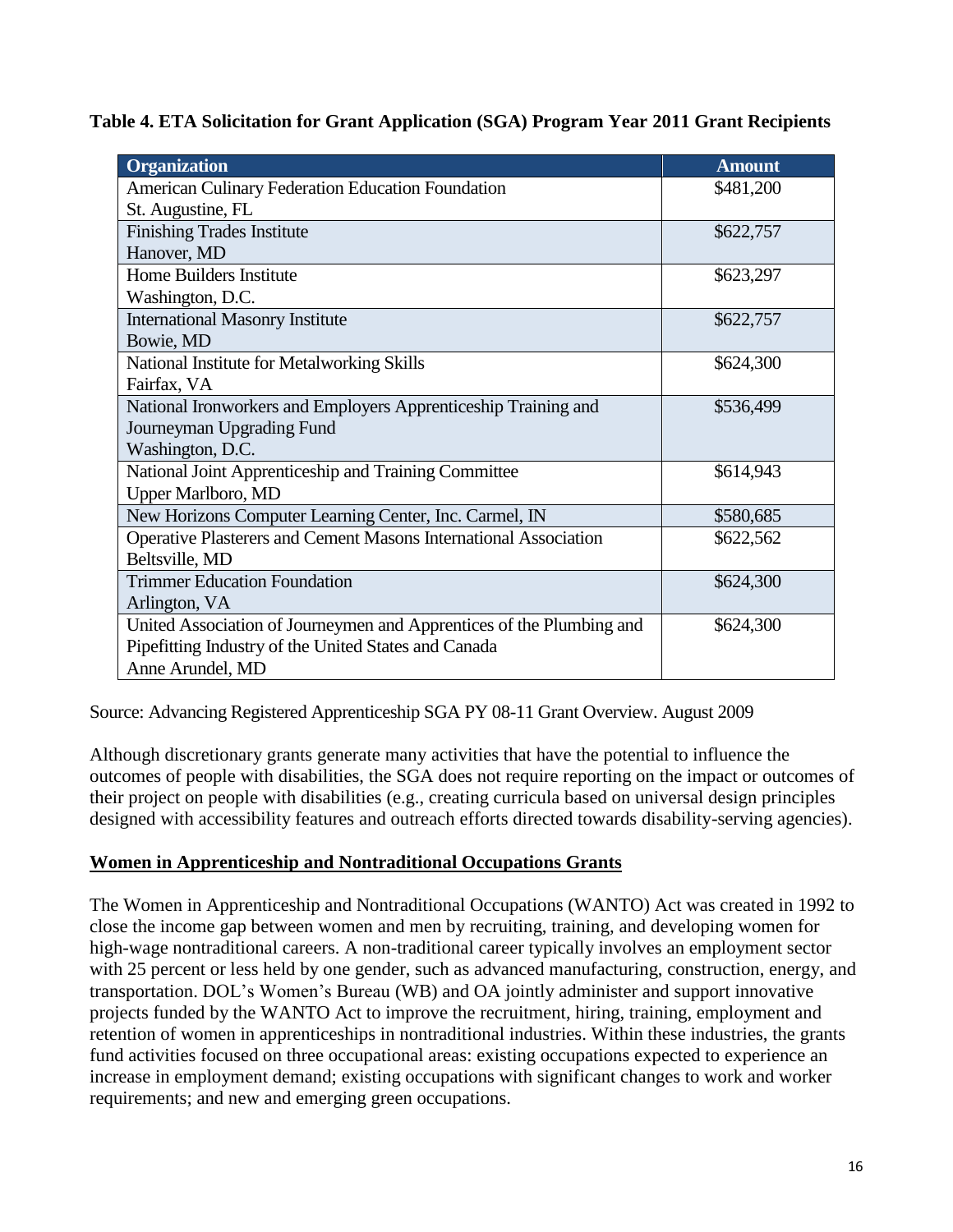<span id="page-16-0"></span>In 2012, six community-based organizations received grant awards (see Table 5). A grant stipulation was to form a consortium with a local workforce investment area and at least one RA program sponsor. This consortium-based approach was intended to ensure that women served by WANTO grants have access to a range of supportive services and training, as well as to specific nontraditional employment opportunities.Each grantee was required to place at least 50 participants annually and at least 100 participants over the life of the two-year grant.

| <b>Grantee</b>                                         | <b>Location</b> | <b>Amount</b> |
|--------------------------------------------------------|-----------------|---------------|
| <b>Action for Boston Community Development</b><br>Inc. | Boston, MA      | \$300,000     |
| Chicago Women in the Trades                            | Chicago, IL     | \$300,000     |
| Goodwill of North Georgia                              | Atlanta, GA     | \$300,000     |
| Oregon Tradeswomen Inc.                                | Portland, OR    | \$300,000     |
| West Virginia Women Work                               | Morgantown, WV  | \$300,000     |
| Women in Non Traditional Employment<br>Roles           | Los Angeles, CA | \$300,000     |

### **Table 5.Women in Apprenticeship and Nontraditional Occupations Grants**

Source: ETA News Release, 06/26/2012

### Women in Apprenticeship and Nontraditional Occupations Technical Assistance Grants – SGA-DFA-PY-13-08

On April 2, 2014, DOL's ETA and WB announced the availability of \$1.8 million in Federal grant funds authorized by the [Women in Apprenticeship and Nontraditional Occupations \(WANTO\)](http://www.doleta.gov/grants/pdf/wanto_SGA-DFA-PY-13-08.pdf) Act of 1992, Pub. L. 102-530, 29 U.S.C. 2501 et seq. DOL plans to disburse Program Year (PY) 2013 and PY 14 WANTO grant funds to up to four (4) community-based organization grantees within the range of \$400,000 to \$650,000 for a 2-year grant period to develop and operate innovative technical assistance projects to improve outreach, recruitment, hiring, training, employment, and retention of women, women of color and women with disabilities in apprenticeships and nontraditional occupations.

# **Expanding Apprenticeships for Good Middle Class Jobs**

On April 16, 2014, the President and Vice President announced new Federal investments using existing funds to support job-driven training, like apprenticeships, that will expand partnerships with industry, businesses, unions, community colleges, and training organizations to train workers in the skills they need. Employers, unions, and foundations are joining these efforts with new commitments to support job-driven training. DOL is making \$100 million in existing H-1B funds available for American Apprenticeship Grants to reward partnerships that help more workers participate in apprenticeships. This competition will help more Americans access this proven path to employment and the middle class: 87 percent of apprentices are employed after completing their programs and the average starting wage for apprenticeship graduates is over \$50,000. For more details, take a look at the American Apprenticeship Initiative website: [http://www.doleta.gov/oa/aag.cfm.](http://www.doleta.gov/oa/aag.cfm)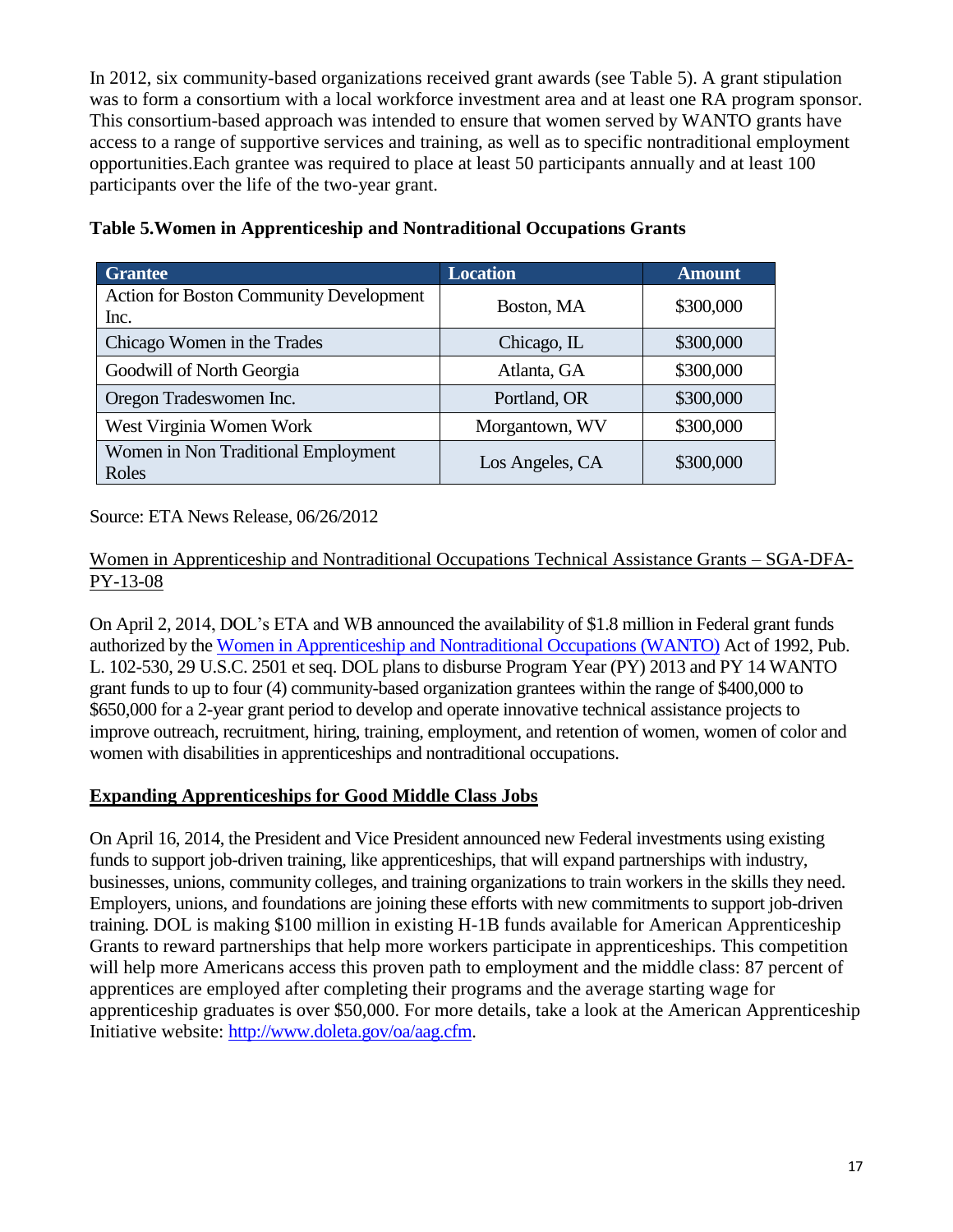#### <span id="page-17-0"></span>**BROAD CHALLENGES FOR REGISTERED APPRENTICESHIP PROGRAMS**

Several challenges face RA programs involving the workforce system, employers and jobseekers. This section focuses on challenges RA programs face generally. The next section discusses challenges that are specific to people with disabilities participating in RA programs.

### **Employer Costs Associated with Apprenticeship Programs**

Engaging employers and industry sectors to offer apprenticeships can be a challenge because developing an apprenticeship program is costly (Altstadt 2011). Historically, the public sector's contributions have been low compared to contributions of employers and apprentices with investment of at least \$1 billion per year (Alstadt, 2011; GAO, 2001).In order to expand programs, creative solutions must be found to defray these costs.

# **Limited Connection to Education and Workforce Systems**

The relationship between community colleges and apprenticeship programs varies by state, trade, and local area. Historically, apprenticeship sponsors have worked with community colleges to award college credit to apprentices for education and job-related skills.Alstadt (2011) suggests that a closer collaboration betweenpostsecondary institutions and the workforce development system could increase employer outreach and reduce training costs. Growing the partnership could expose students to new fields while building a career pathway that includes a college degree.

### **Lack of Integration with Workforce Development**

Two recent DOL policy documents have focused on greater integration of RA into the workforce development system. To encourage workforce system leaders to build partnerships and leverage resources in order to increase jobseekers' access to career pathways utilizing RA programs, ETA prepared Training and Employment Notice (TEN) 44-11 entitled *[Encouraging Enhanced Partnerships](http://wdr.doleta.gov/directives/corr_doc.cfm?docn=4843)  [and Collaboration between the Workforce Investment System and Registered Apprenticeship](http://wdr.doleta.gov/directives/corr_doc.cfm?docn=4843)  [Programs](http://wdr.doleta.gov/directives/corr_doc.cfm?docn=4843)*in 2012. The document provided policy guidance, information, and examples designed to support the full integration of RA into state and local workforce system activities.

OA's Advisory Committee on Apprenticeship commissioned a white paper to explore barriers to RA sponsors' access to states' Eligible Training Provider Lists (ETPLs), obtaining financial support for pre-apprenticeship training and/or related instruction utilizing Individual Training Accounts (ITAs) funded by the Workforce Investment Act (WIA). The report, *[Partnering for Success:](http://wdr.doleta.gov/directives/attach/TEN/ten2011/ten44-11aA.pdf)  [Recommendations to Facilitate Greater Collaboration between the Registered Apprenticeship and](http://wdr.doleta.gov/directives/attach/TEN/ten2011/ten44-11aA.pdf)  [Public Workforce Systems,](http://wdr.doleta.gov/directives/attach/TEN/ten2011/ten44-11aA.pdf)* was released in May 2011.

In recent years, a push has been made for the workforce investment system to leverage and work with OA. Progress has been made, including the release of ETA's TEN, but barriers still exist. At the local level, Workforce Investment Boards (WIBs) and American Job Career Center staff may be unfamiliar with RA as an option for their participants. Under WIOA, however, RA is now a mandated State Board partner.

Qualifying as a training provider on the Eligible Training Provider List (ETPL) and obtaining Individual Training Account (ITA) funding for apprenticeship program participants have also been major challenges for RA sponsors in the past. Rules around how the local WIB and workforce development entities operated varied from state to state and from WIB to WIB within a given state.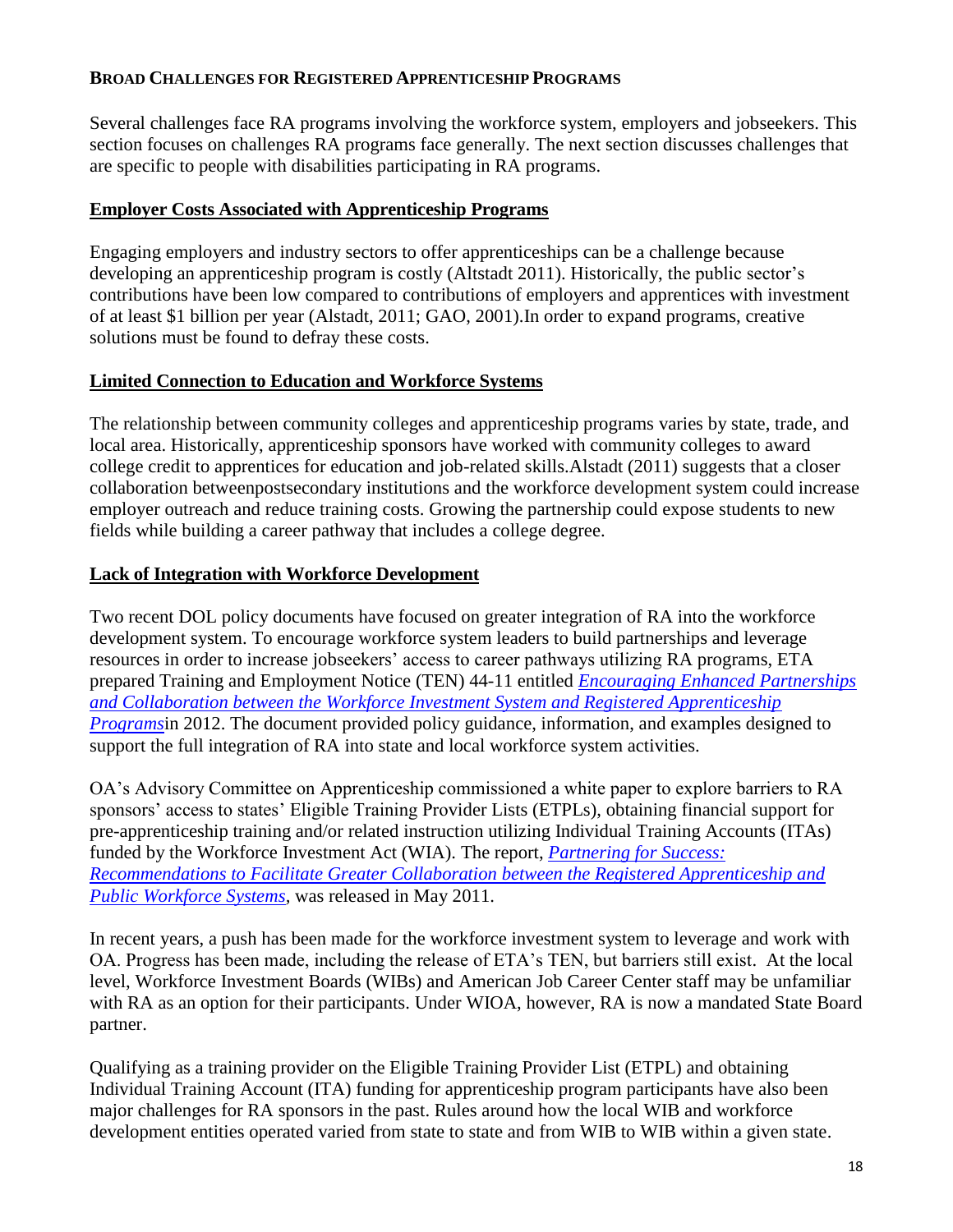<span id="page-18-0"></span>The process for becoming an ETPL was time consuming which often served as a deterrent, although according to [TEN 44-11,](http://beta.samhsa.gov/health-reform/financing-research-data/aeb-series-behavioral-health-services) the Workforce Investment Act statue and regulations provided flexibility to allow their inclusion. Under WIOA, however, one of these problems has been eliminated; RA programs are included on the eligible training provider list for Adult and Dislocated Worker programs as long as they remain registered.

### **Low Female Enrollment**

Female apprentices currently account for less than six percent of participants in Registered Apprenticeship programs in the 25 Office of Apprenticeship states managed by Federal staff (FY 2013 RAPIDS data). At the time that this report was being prepared, WANTO, as previously mentioned, included women, but there was no equivalent program for the training and retention of people with disabilities. Table 6 shows number of active apprentices in Fiscal Year 2011.

|                                |                              | <b>Ethnicity</b> |                         |                |                              |
|--------------------------------|------------------------------|------------------|-------------------------|----------------|------------------------------|
| <b>Gender</b>                  | Race                         | <b>Hispanic</b>  | Non-<br><b>Hispanic</b> | <b>Unknown</b> | <b>Grand</b><br><b>Total</b> |
| Female                         | Asian                        | 19               | 187                     | 70             | 276                          |
|                                | <b>Black</b>                 | 43               | 1,551                   | 840            | 2,434                        |
|                                | Hawaiian-Pacific<br>Islander | 28               | 180                     | 30             | 238                          |
|                                | Native                       | 77               | 172                     | 50             | 299                          |
|                                | Unknown                      | 441              | 90                      | 483            | 1,014                        |
|                                | White                        | 384              | 4,606                   | 1,456          | 6,446                        |
| <b>Female Total</b>            |                              | 992              | 6,786                   | 2,929          | 10,707                       |
| Male                           | Asian                        | 125              | 2,480                   | 744            | 3,349                        |
|                                | <b>Black</b>                 | 318              | 12,337                  | 5,176          | 17,831                       |
|                                | Hawaiian-<br>PacificIslander | 545              | 2,284                   | 579            | 3,408                        |
|                                | Native                       | 3,908            | 1,603                   | 553            | 6,064                        |
|                                | Unknown                      | 19,255           | 2,131                   | 9,692          | 31,078                       |
|                                | White                        | 7,697            | 83,371                  | 24,948         | 116,016                      |
| <b>Male Total</b>              |                              | 31,848           | 104,206                 | 41,692         | 177,746                      |
| <b>Unknown</b>                 | <b>Unknown</b>               |                  |                         | $\overline{2}$ | $\boldsymbol{2}$             |
|                                | White                        |                  | $\mathbf{1}$            |                | $\mathbf{1}$                 |
| <b>Unknown</b><br><b>Total</b> |                              |                  | $\mathbf{1}$            | $\overline{2}$ | 3                            |
| <b>Grand Total</b>             |                              | 32,840           | 110,993                 | 44,623         | 188,456                      |

### **Table 6. Active Apprentices Demographics, Fiscal Year13**

Source: Registered Apprenticeship Partners Information Data System (RAPIDS) database, Fiscal Year 2013, extract as of June 2014.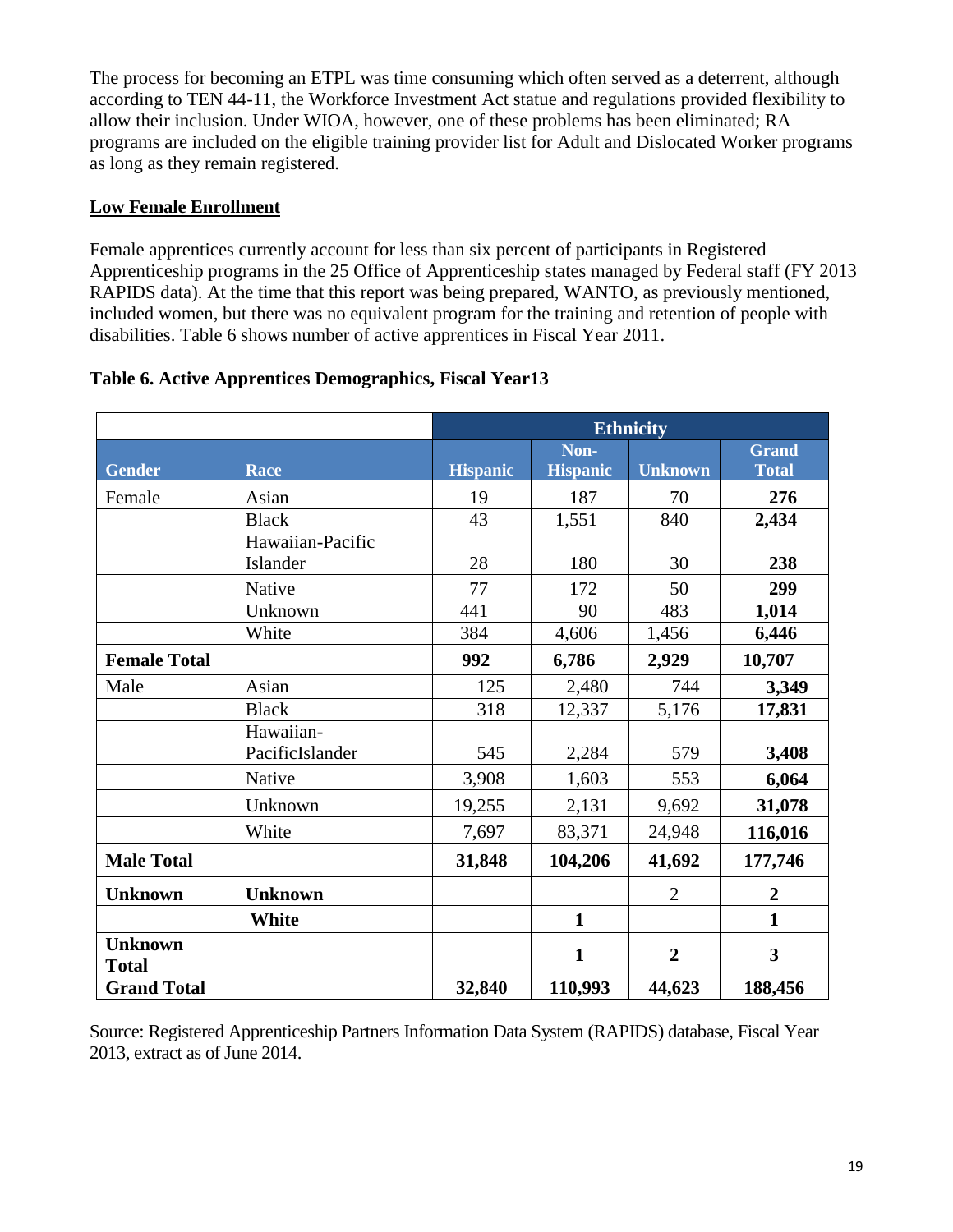### <span id="page-19-0"></span>**Workplace and Academic Competency**

A skills gap exists between employee readiness and employer requirements. Many job seekers in the United States demonstrate low literacy or educational levels (Karoly and Panis, 2004). In some areas, employers have to rely on workforce development programs to teach basic skills such as reading and mathematics. In addition, technology built for today's workforce may be obsolete in the near future due to the rapid pace of innovation. Given the constantly changing workforce trends and demands, more pre-apprenticeship opportunities are needed to help ensure that people interested in becoming apprentices, including people with disabilities, have the requisite skills and transferable competencies needed to enter apprenticeship programs and to succeed. A multitude of studies have been conducted on the skills shortage crisis in the current workforce system (Bjelland, Bruyere, von Schrader, Houtenville, Ruiz-Quintanilla, and Webber, 2010). Weakness in high school performance and job training programs led in the decline of generating a highly skilled workforce. In order to be competitive in a global economy, the United States will have to address the growing mismatch between the needs of the marketplace and skills of the workforce pipeline.

# **Low Completion Rates**

When an employer sponsors a RA program, they are looking to receive a qualified group of skilled apprentices at the end of the training. Within the construction trade, 6 out of 10 registered apprentices fail to complete the program (Glover and Bilginsoy, 2005). Reasons for failing to complete the program include unreliable transportation, unstable housing, and balancing work/life demands. In some cases, an apprentice acquires certain skills and is hired by another employer (Lerman, Eyster and Chambers, 2009). Collaborating with other entities to assure that apprentices have a strong support network in place is therefore a key strategy to their successful completion and their ability to meet the sponsor's needs.

### **CHALLENGES FOR PEOPLE WITH DISABILITIES**

This section discusses the challenges for people with disabilities to participate in apprenticeship programs. Even though some of these barriers may be seen as problematic to other groups, the barriers are particularly challenging for people with disabilities. To facilitate the effective use of apprenticeships that include people with disabilities, the following barriers should be addressed.

### **Self-Disclosure**

Knowing whether a person has a disability is usually contingent on their self-disclosing. People with disabilities often hesitate to disclose because of negative reactions they may encounter. An apprenticemay choose not to disclose in a workplace setting because of a fear of discrimination, or perhaps because their disability is undiagnosed.Title I of the Americans with Disabilities Act prohibits discrimination in recruitment, hiring, training, and other privileges of employment (P.L. 101-336). However, the responsibility to disclose and seek accommodations rests solely on the individual.

# **High School Diploma or High School Equivalency (HSE)**

Most apprenticeships require a minimum of a high school diploma or HSE. The data shows that overall youth with disabilities graduate from high school at lower rates than youth without disabilities. Moreover, some youth with disabilities graduate high school without earning the standard diploma (Hartwig and Sitlington, 2008).Employers do not recognize alternative completions, which could become a major barrier for people with disabilities (GAO Report, 2012). Students with disabilities who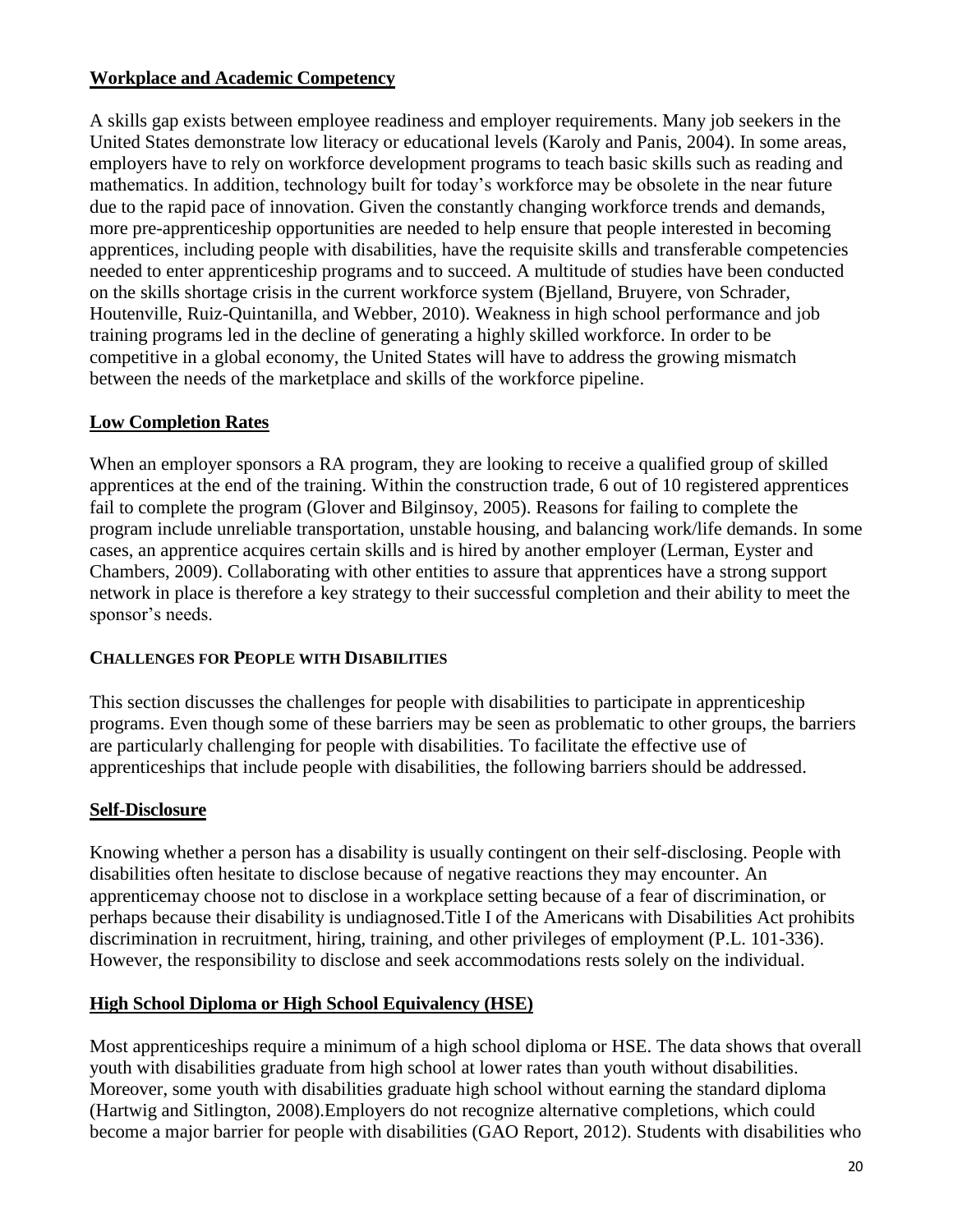<span id="page-20-0"></span>are no longer in high school, but wish to acquire more preparedness for postsecondary education or employment services, may experience a delay because adult programs cannot accommodate additional clients (e.g., higher education, vocational rehabilitation, workforce agencies, etc.)(GAO Report, 2012).

# **Transportation**

For many people with disabilities, transportation is a major barrier. Since RA is a combination of hands-on-training and classroom instruction, people with disabilities may find it difficult to participate because of the need to have access to daily reliable transportationto various locations. Transportation to work is an issue not only for people with disabilities, but also for many members of historically underrepresented and economically challenged populations.

# **Lack of Pay DuringTraining**

People with disabilities as well as other disadvantaged population groupsoften have lower household incomes than the general population.In some RA programs, apprentices do not earn a wage or stipend until completing their related technical training program, especially in the social services and correctional officer areas. In a recent study (Mathematica, 2012),women participating in acorrectional officer apprenticeship program did not receive wages during the related technical training portion of their program. They only received wages when they entered their probationary work period after completing training. That is not the case for other apprenticeships, such as construction apprenticeships where paid OJT and training are done simultaneously. Another consideration is that the high cost for education in post-secondary institutions, which may be part of the RA program, may restrict opportunities for participation in disadvantaged groups including minorities and people with disabilities (Carnevale, Smith &Strohl 2010).

### **Community Based Organizations'Lack of Awareness**

DOL funds several community based-organizations (CBOs) that are working to produce career paths for job seekers. Depending on whether they serve youth or adults, their career planning strategies may involve paid/unpaid internships, job shadowing, or part-time work. These work experiences have value, but they may not translate into a career path. If CBO programs, including those focused on providing training to people with disabilities, were aligned to registered apprenticeship occupations,it could create more opportunities for peopleto acquire relevant skills for an occupation that is in demand and the potential to raise their income.Although CBOs may not have the knowledge or resources needed to build a program based on an RA occupation alone, they have an important role to play in partnering with other organizations including businesses.

### **Workplace and Academic Competency**

 $\overline{a}$ 

In the building and construction trades, applied mathematics is an integral component. Mathematics, which is a needed skill in many career fields,may be a problematic area for some people with disabilities (Moon, Todd, Morton, and Ivey, 2012). In addition, the National Longitudinal Transition Study-2 (NLTS2)<sup>12</sup> data

<sup>&</sup>lt;sup>12</sup>The [National Longitudinal Transition Study-2](http://nlts2.org/index.html) (NLTS2), commissioned by the U.S. Department of Education, is 10-year-long study of the characteristics, experiences, and outcomes of a nationally representative sample of youth with disabilities. It includes 11,270 youth nationwide who were ages 13 through 16 at the start of the study (2000). Information was collected over 10 years from parents, youth, and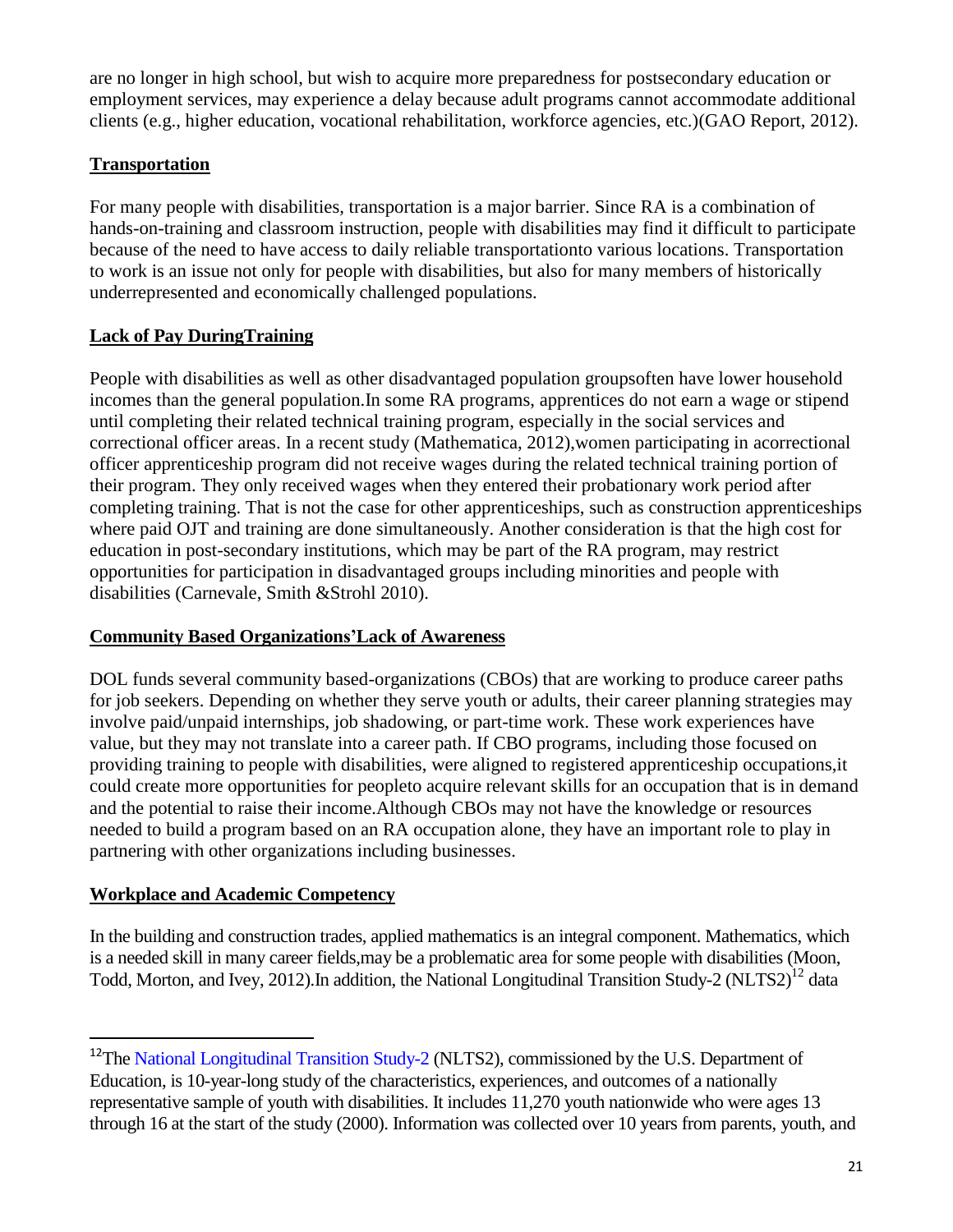<span id="page-21-0"></span>indicate that of 392,200 students with disabilities, ages 14 - 21, in the United States, outlying areas, and freely associated states who left school during the 2011 - 2012 school year, only 63.9 percent exited high school with a regular high school diploma, and 20.5 percent, dropped out of school. The remaining 15.6 percent students with disabilities, ages 14 - 21, which left school during the 2011 - 12 school year, were reported as having received a certificate, reached maximum age, or died (U.S. Department of Education, 2012).<sup>13</sup>Because having a high school diploma or high school equivalency (HSE) is a requirement for most apprenticeship programs, some people with disabilities may require pre-apprenticeship training, and/or remedial education before they will be able to participate in an apprenticeship program.

#### **Lack of Accessibility of Career Readiness Assessments and Other Standardized Tests**

As discussed previously, one of the major concerns in the workforce community is the gap between applicants' skills and employers' needs. This concern also relates to employers' apprehensions about hiring people with disabilities; they fear that the applicant may not be suitable due to limited work experience or skills. Several organizations in workforce development are using the National Career Readiness Certificate™ (NCRC) that was established as an industry-recognized, portable credential that certifies skillsrequired to succeed in today's workplace. Features include:

- Critical reasoning
- Problem solving
- Utilizing mathematical reasoning to solve work-related problems
- Summarizing and analyzing information presented in graphics
- Reading and using work-related text

Although NCRC is becoming increasingly accepted as the standard for basic workplace skills in several states, concerns have been raised about this test's accessibility. Given the increased use of this and other similar standardized testing to access career readiness, it is imperative that these tests be accessible to people to ensure that people with disabilities are not left behind.

### **Employers' Attitudes Toward Hiring People with Disabilities**

Poor employment opportunities and outcomes for people with disabilities can stem, in part, from employers' negative attitudes toward hiring people with disabilities. Recent literature points to the persistence of stereotypes, prejudice, discrimination, and stigma in organizations and their negative effects on individuals and employers (Lengnick-Hall, 2009).Sometimes employers erroneously fear that most people with disabilities: lack necessary knowledge, skills, abilities, and other characteristics; have lower job performance and productivity; and incur higher costs than employees without disabilities.

### **INTERVIEW FINDINGS**

 $\overline{a}$ 

The study team conducted interviews with representatives from community-based organizations, state apprenticeship agency contacts, public school transition coordinators, disability serving non-profit organizations, American Job Centers, unions, and vocational rehabilitation offices.The respondents were identified through their prominence in the field, based on informal online research and

schools and it provided a national picture of the experiences and achievements of young people as they transition into early adulthood.

<sup>13</sup> According to, 20 U.S.C. § 1418(a) States report data in what is known as the "618 data collection", using the EDFacts data system. One data element is IDEA Part B Exiting.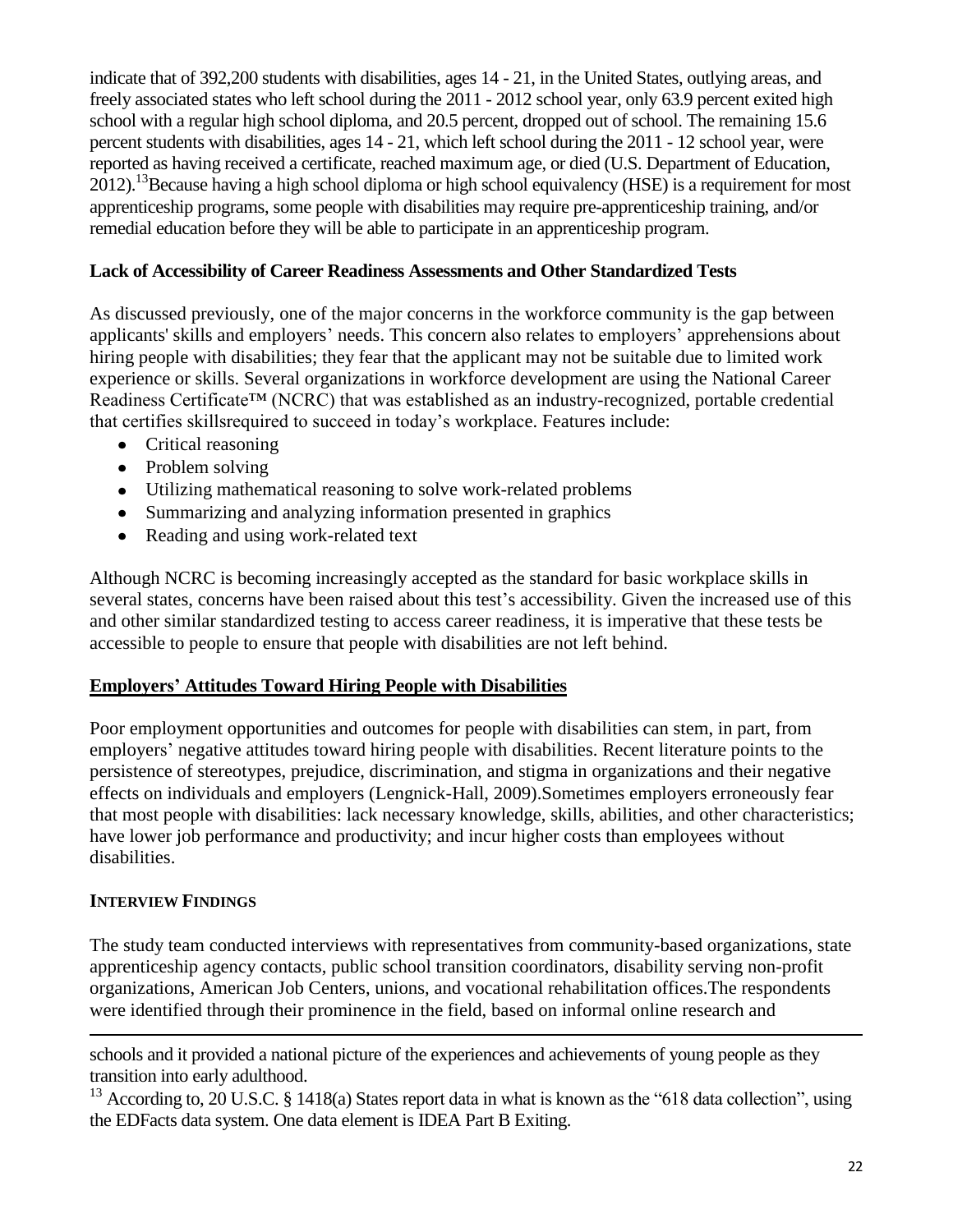<span id="page-22-0"></span>discussions with experts. The following information was derived from these conversations regarding possible strategies to improve the pipeline both into RA generally and into RA for people with disabilities.

### **A Business Casefor Hiring People with Disabilities for Apprenticeship Sponsors**

State Apprenticeship Agencies (SAAs) suggested brainstorming sessions on building the business case for hiring people with disabilities with agencies that provide services or advocate for people with disabilities. For example, ODEP could facilitate meetingsanddevelop talking points that the SAAs could use when they are speaking to prospective employer sponsors.

# **Federal and State Collaboration**

Two retired state workers from New Mexico's Transition into Registered Apprenticeship Careers and Employment (TRACE) Program attributed their program'ssuccess to establishing relationships with the Federal and state apprenticeship offices. They described state agencies as usually working in silos. Through working with the SAA, they were able to recruit consultants with experience in developing apprenticeship programs.

### **Flexibility in Updating Occupational Codes**

ETA's Occupational Information Network (O\*NET) contains occupational definitions to match jobseekers with jobs. The database is used by businesses, educators, jobseekers, human resources professionals, and the Workforce Investment System.The Canadian and European manufacturers that are building facilities in U.S. are familiar with the apprenticeship model and are requesting their own occupational titles.

### **Flexibility in Updating Competency Models**

ETA works with business leaders and educators to create competency models that reflect the technical skills and competencies for industries. The models serve as a resource to curriculum development, tests and certifications. Manufacturing jobs have changed with the introduction of technology. The length of training time has been reduced and work processes are more efficient.

### **Pre-Apprenticeship Programs Linked to Registered Apprenticeship Programs**

Several respondents did not understand why programs were called pre-apprenticeship, if they were not feeding into registered apprentice occupations. At the time, SAA representatives were looking forward to ETA providing technical assistance and policy guidance on pre-apprenticeships, which subsequently occurred on November 30, 2012. See [Training and Employment Notice 13-12;Defining a Quality Pre](http://wdr.doleta.gov/directives/attach/TEN/TEN_13-12_Acc.pdf)Apprenticeship Program [and Related Tools and Resources.](http://wdr.doleta.gov/directives/attach/TEN/TEN_13-12_Acc.pdf)<sup>14</sup>

 $\overline{a}$  $14$  In this TEN, pre-apprenticeship was defined as a program or set of strategies designed to prepare individuals to enter and succeed in a Registered Apprenticeship program that has a documented partnership with at least one, if not more, Registered Apprenticeship program(s).

Moreover, the TEN also describes elements of a quality pre-apprenticeship program.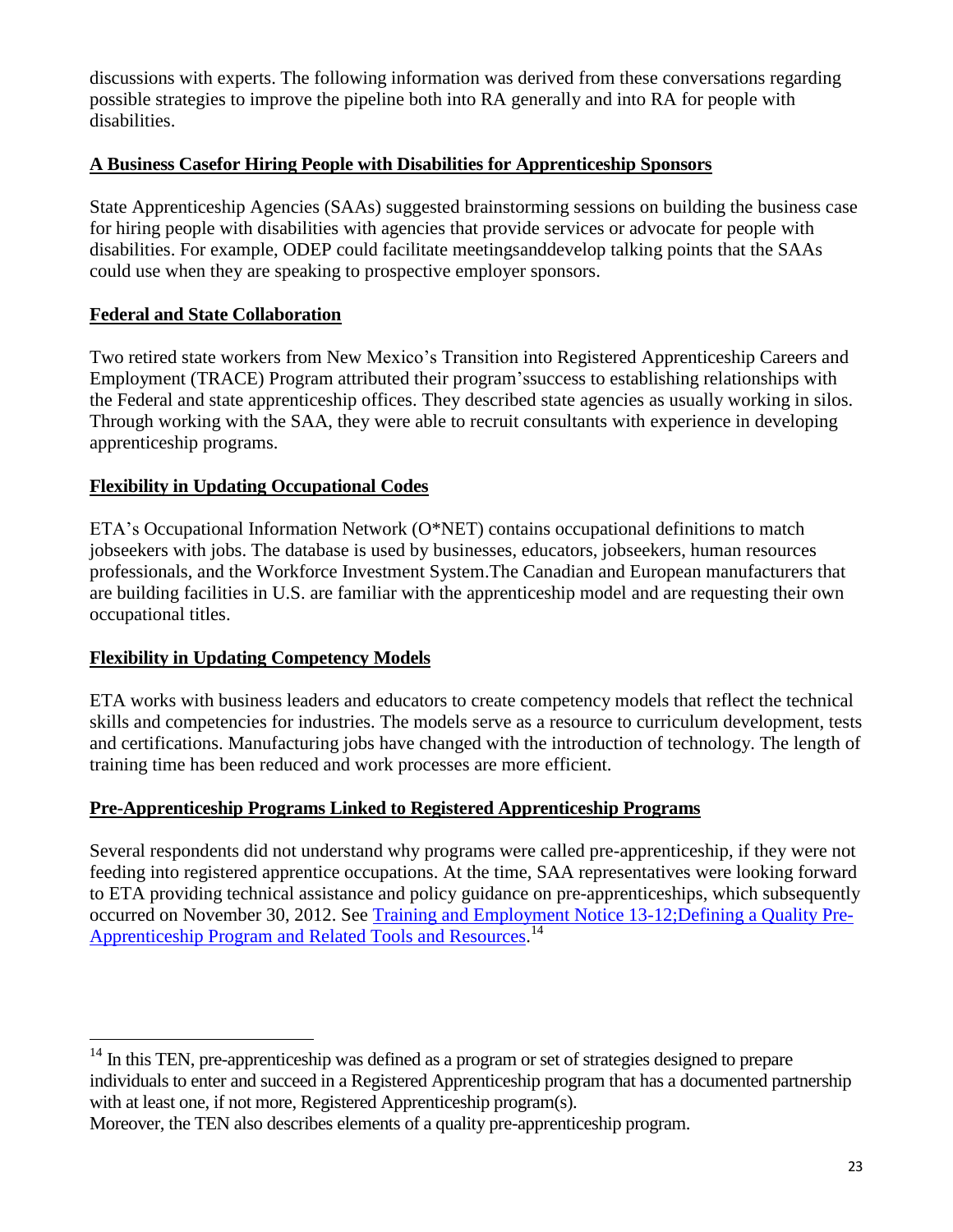### <span id="page-23-0"></span>**Appealing to Apprentices with Undiagnosed Learning Disabilities**

As stated earlier, RAPIDS does not collect data on disability status, so the proportion of apprentices with disabilities is not known. SAA representatives and training instructors believe a substantial portion of RA entrants may have undiagnosed learning disabilities. They believe people with learning disabilities are entering RA programs because they are attracted to the instructional model-hands on training and repetitive tasks.

### **STRATEGIES AND RECOMMENDATIONS**

Registered Apprenticeship is an effective "earn and learn" model with a long history of providing career ladders and pathways to the middle class, particularly for the building and construction industry, but increasingly in other industries as well. In Fiscal Year 2011, the average starting wage for an apprentice was \$16.01/hour (\$33,301/year), with wages upon completion of a three to four year apprenticeship at \$26.36/hour (\$54,829/year). These results demonstrate the advantages apprenticeship offers in providing both a significant wage gain and clear career path for entry-level workers.

Current unemployment rates suggest that education and training systems inadequately serve people with disabilities, low-income adults, and out-of-school youth. In addition, these systems are not generating enough skilled workers to fill available jobs. In order to improve the pipeline for people with disabilities in RA programs, states need to expand opportunities as well as strengthen entry and completion for low-skilled and disadvantaged workers (Alstadt, 2011).

Despite DOL's initiatives promoting apprenticeship, a majority of disability-serving organizations that work with people with disabilities may not be aware of the potential that exists for creating preapprenticeship or RA programs. The paucity of apprenticeship programs for people with disabilities suggests that disability service providers need to be made aware of RA and of the important role they can play in partnering with RA sponsors to support making RA opportunities available to more people with disabilities.

Promoting more apprenticeship training through apprenticeship‐community college collaboration can help to reduce costs for RA sponsors and disadvantaged students, including youth with disabilities, while also offering apprenticesthe benefit of earning college credits from community colleges.

Other actions that could be taken to increase the pipeline for people with disabilities include the following:

### **Actions for the Office of Disability Employment Policy to Consider**

- 1. **Convene a roundtable of employers who hire people with disabilities and introduce the concept of developing apprentice able occupations.** Companies that are leading the way in hiring people with disabilities should be publicized in mainstream media so that more employers can learn from their experiences.
- 2. **Showcase an apprenticeship model among disability-friendly businesses.** ODEPcan promote the apprenticeship model todisability-friendly employers.Corporations might be interested in developing a RA program.
- 3. **Collaborate with RSA to promote apprenticeship for people with disabilities.** Agencies that provide employment services to people with disabilities need to know the benefits of adopting the RA model.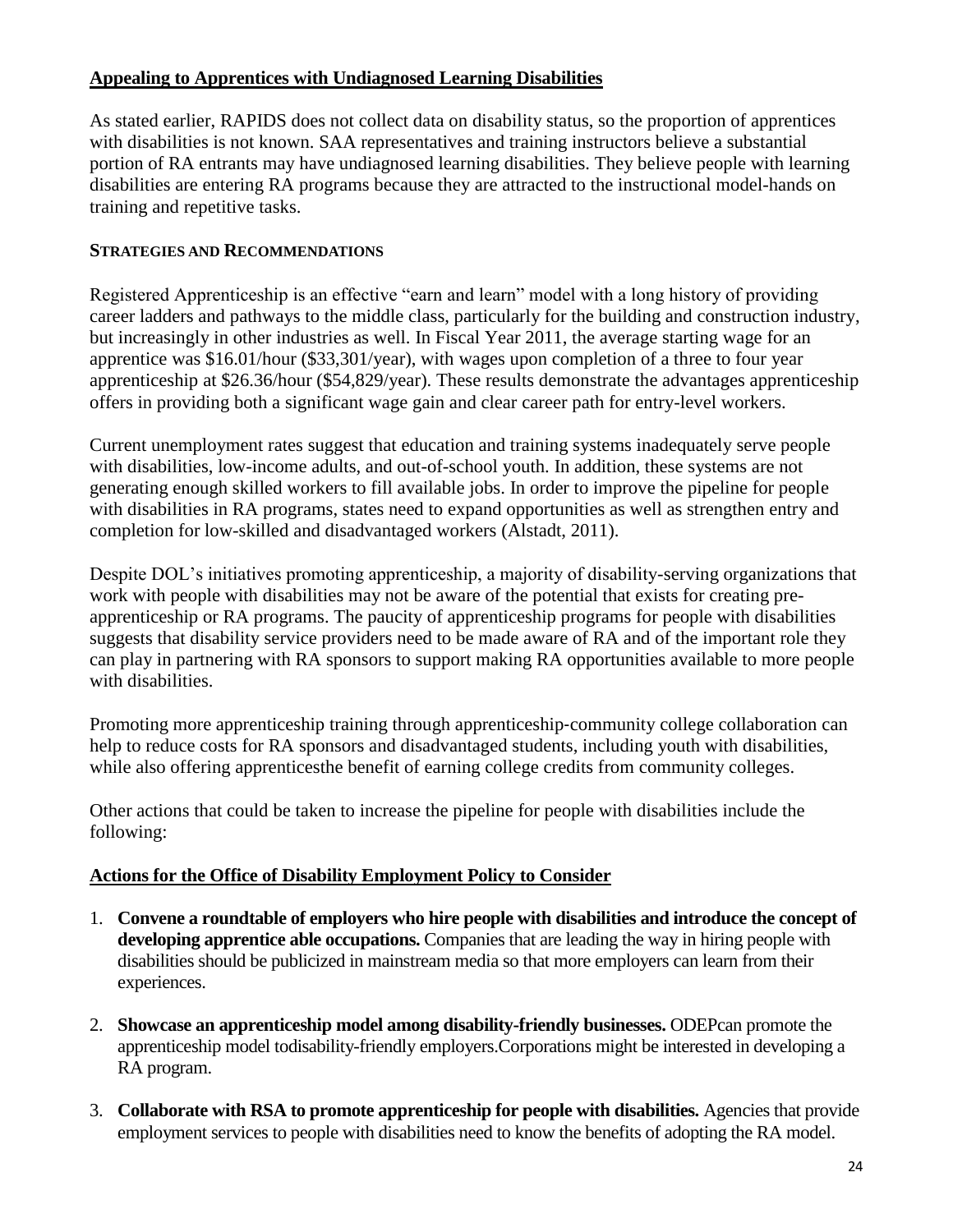<span id="page-24-0"></span>ODEP could partner with RSA, OSEP, and other offices under U.S. Department of Educationto promote this career strategy to VR counselors, service providers and special education coordinators, and transition specialists.

- 4. **Launch a pre-apprenticeship career path awareness campaign.**ODEP and OAcould orchestrate an awareness campaign, "Pre-apprenticeship should always lead to Registered Apprenticeship."The campaign could highlight the benefits and the importance of developing a program that is directly tied to the RA and its link to a career path.
- 5. **Feature RA on ODEP's website.** Consideration could be given to including an employer focus area that includes a checklist on how to create an apprenticeship program that recruits people with disabilities, hiring practices, sample diversity statements, descriptions of tax incentives, resources for finding workers, and samples of best practices.

### **Other StrategiesAgencies That Could Be Used to Promote Registered Apprenticeships at the Federal Level**

- 1. **Issue Policy Guidance to promote alignment of RA with workforce development.**Additional policy guidance could be issued by DOL to encourage better collaboration between the workforce system and state and federal apprenticeship offices.
- 2. **Establish RA programs in growth industries.**The Department of Health and Human Services, the Department of Education, the National Science Foundation, and DOL could consider establishinga competitive grant initiative to develop and expand apprenticeship programs in emerging growth industries such as health and technology for people with disabilities. This would expand apprenticeship beyond typical construction programs and manufacturing fields.
- 3. **Recruit people with disabilities for RA.** ODEP, OA, and ED should consider developing a joint strategy for recruiting more youth and adults with disabilities into RA.
- 4. **Incorporate apprenticeships into transition planning**. The Individuals with Disabilities Education Act (IDEA) is the federal act designed to protect the rights of students with disabilities by ensuring that everyone receives an appropriate public education. IDEA requires that transition planning begins at age 16. Transition planning is a component of the Individualized Education Plan (IEP) which is mandated by IDEA. In transition planning, the IEP team, comprised of the student, educators, specialists, and parents, considers areas such as postsecondary education or vocational training, employment, independent living, and community participation. ED and DOL should work together collaboratively to ensure that information is provided regarding RA presented as a possible option during transition planning.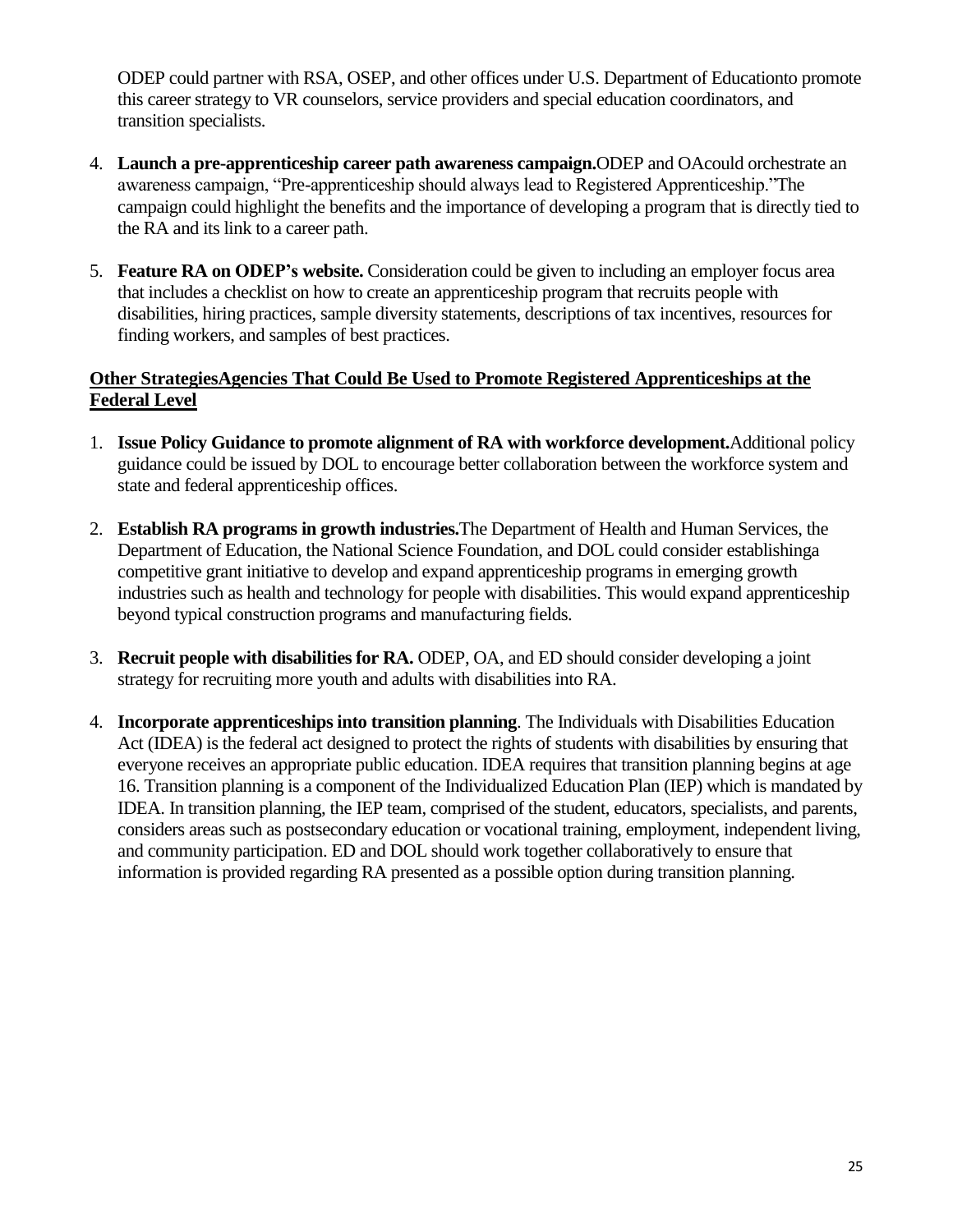#### <span id="page-25-0"></span>**APPENDIX A. REFERENCES**

Americans with Disabilities Act of 1990, Pub.L. No. 101-336, 104 Stat. 328 (1990).

- Altstadt, David. (2011). Improving Access to Apprenticeship: Strengthening State Policies and Practices. The Working Families Project.Retrieved May 15, 2012 from [http://www.workingpoorfamilies.org/pdfs/WPFP\\_PolicyBrief\\_Summer2011.pdf.](http://www.workingpoorfamilies.org/pdfs/WPFP_PolicyBrief_Summer2011.pdf)
- Bjelland, M., Bruyere, S., von Schrader, S., Houtenville, A., Ruiz-Quintanilla, A.& Webber, D. (2010). Age and Disability Employment Discrimination: Occupational Rehabilitation Implications.*J OccupRehabil*.2010 December; 20(4): 456–471.
- Carnevale, A.P., Smith, N. &Strohl, J. (2010). Help Wanted: Projections of Jobs and Education Requirement Through 2018. Georgetown University Center on Education and the Workforce.Retrieved June 8, 2012

fro[mhttp://www9.georgetown.edu/grad/gppi/hpi/cew/pdfs/HelpWanted.FullReport.pdf.](http://www9.georgetown.edu/grad/gppi/hpi/cew/pdfs/HelpWanted.FullReport.pdf)

- Carnevale, A.P., Rose, S.J.&Hanson, A.R. (2012). Certificates: Gateway to Gainful Employment and College Degrees Way to a College Degree. Georgetown University Center on Education and the Workforce.Retrieved June 15, 2012 fro[mhttp://cew.georgetown.edu/certificates/.](http://cew.georgetown.edu/certificates/)
- Economic Systems Inc. (2012) Draft August 2012 report: The Business Case for Employing people with disabilities.
- GAO Report (2001). Registered Apprenticeships: Labor Could Do More to Expand to Other Occupations.U.S. Government Accountability Office.Retrieved September 2001 from [http://ww.gao.gov/new.items/d01940.pdf.](http://ww.gao.gov/new.items/d01940.pdf)
- GAO Report (2012).Students with Disabilities: Better Federal Coordination Could Lessen Challenges in the Transition from High School. Retrieved August 15, 2012 from [http://www.gao.gov/assets/600/592329.pdf.](http://www.gao.gov/assets/600/592329.pdf)
- Glover, R. &Bilginsoy, C. (2005).Registered Apprenticeship Training in the U.S. Construction Industry.*Education&Training,*47 (4/5): 337-349.
- Hartwig, R. &Sitlington (2008). Employer Perspectives on High School Diploma Options for Adolescents with Disabilities.*Journal of Disability Policy Studies*, 19(1): 5-14.
- Houtenville, A., Stapleton, D., Weathers, R. &Burkhauser, R. , eds. (2009). Counting Working-Age People with Disabilities: What Current Data Tell Us and Options for Improvement. Kalamazoo, MI: W.E. UpJohn Institute for Employment Research.
- Ju, S., Zhang, D. &Pacha, J (2012).Employability Skills Valued by Employers as Important for Entry-Level Employees with and without Disabilities.*Career Development for Exceptional Individuals*, 35(1), 29-38.
- Karoly, L.& Panis, C. (2004).The 21st Century at Work: Forces Shaping the Future Workforce and Workplace. Rand Corporation.
- Kaletta, J, Binks, D. & Robinson, R.(2012). Creating an Inclusive Workplace:Integrating Employees with Disabilities Into a Distribution Center Environment. *Professional Safety*, 62-71.Retrieved August 15, 2012

fro[mhttp://www.asse.org/professionalsafety/pastissues/057/06/062\\_071\\_F1Ka\\_0612.pdf.](http://www.asse.org/professionalsafety/pastissues/057/06/062_071_F1Ka_0612.pdf)

- Lengnick-Hall, M. (2007). Hidden Talent: How Leading Companies Hire, Retain, and Benefit from People with Disabilities. Westport, CT: Praeger.
- Lerman, R. (2010). Expanding Apprenticeship: A Way to Enhance Skills and Careers.Urban Institute.Retrieved April 11, 2012 from [http://www.urban.org/uploadedpdf/901384-Expanding-](http://www.urban.org/uploadedpdf/901384-Expanding-Apprenticeship.pdf)[Apprenticeship.pdf.](http://www.urban.org/uploadedpdf/901384-Expanding-Apprenticeship.pdf)
- Lerman, R. (2009). Training Tomorrow's Workforce: Community College and Apprenticeship as Collaborative Routes to Rewarding Careers. Center for American Progress.Retrieved April 9, 2012 from

[http://www.americanprogress.org/issues/2009/12/pdf/comm\\_colleges\\_apprenticeships.pdf.](http://www.americanprogress.org/issues/2009/12/pdf/comm_colleges_apprenticeships.pdf)